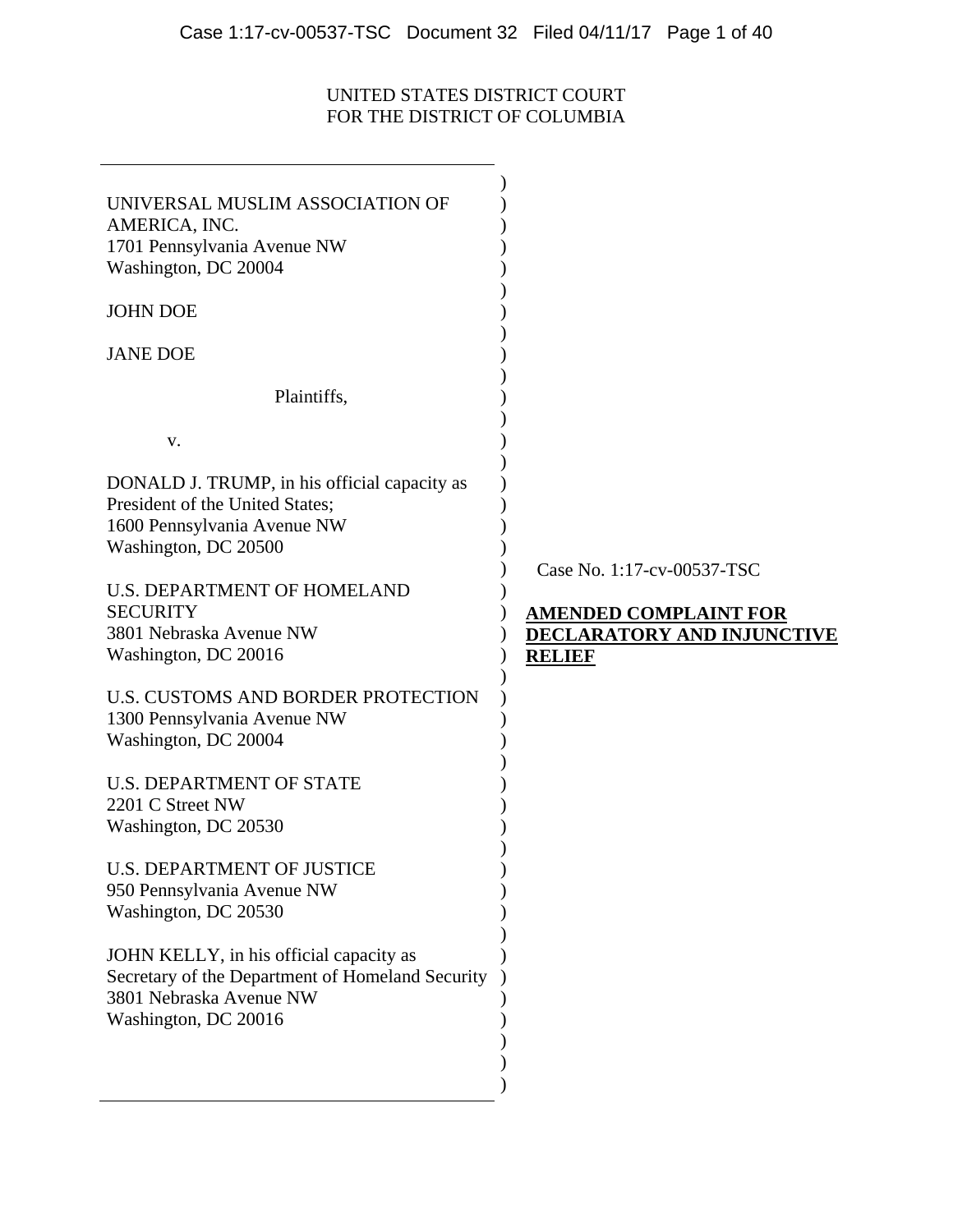) ) ) ) ) ) ) ) ) ) ) ) ) ) ) ) ) )

KEVIN K. MCALEENAN, in his official capacity as Acting Commissioner of U.S. Customs and Border Protection 1300 Pennsylvania Avenue NW Washington, DC 20004

REX W. TILLERSON, in his official capacity as Secretary of State 2201 C Street NW Washington, DC 20530

JEFFERSON BEAUREGARD SESSIONS III, in his official capacity as Attorney General of the United States 950 Pennsylvania Avenue NW Washington, DC 20530

Defendants.

### **INTRODUCTION**

1. Plaintiffs are two Yemeni nationals and an organization of American Shi'a Muslims. Plaintiffs bring this case to challenge President Donald J. Trump's March 6, 2017 Executive Order 13,780, entitled "Protecting the Nation from Foreign Terrorist Entry into the United States." Executive Order 13,780 is intended to, and does, temporarily bar many nationals from six Muslim-majority countries, including Yemen, from entering the United States. It also subjects Iraqi nationals to unprecedented and extremely burdensome screening procedures before they may be considered for admission to the United States. Executive Order 13,780 harms the Plaintiffs, and all Muslims living in the United States by subjecting them to hostile treatment under law and by inflicting a damaging stigma upon them based on their religious affiliation.

2. The United States has always been a nation of immigrants. Whether fleeing from war, tyranny, or persecution, or simply hoping to build a better life, immigrants have long traversed American shores in search of the rights and freedoms guaranteed in the United States and enshrined in its Constitution. These immigrants have played a crucial role in shaping this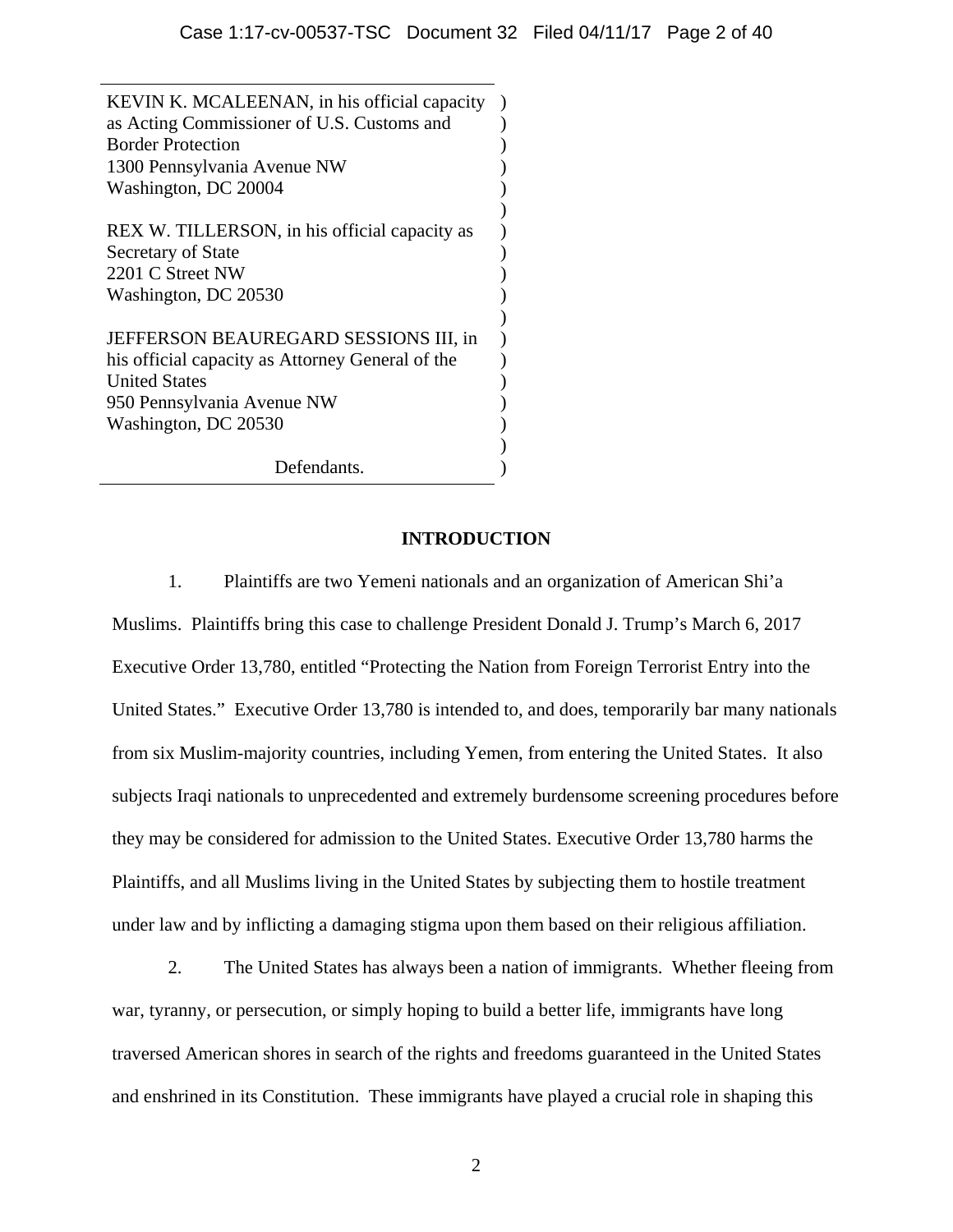#### Case 1:17-cv-00537-TSC Document 32 Filed 04/11/17 Page 3 of 40

country, and they have rightly been embraced as part of the fabric of American democracy. The United States has also long welcomed temporary visitors who travel here to study or teach and exchange ideas and knowledge with U.S. residents.

3. Executive Order 13,780 taints this proud heritage. The order purports to "protect" the nation from "foreign terrorist[s]." Instead, it ushers in a sweeping ban of most nationals of six Muslim-majority countries from entering the United States. The President's own security agencies have repudiated the broad stereotypes and crude generalizations underlying the order's putative justification and instead determined that country of citizenship is no reliable proxy for terrorist threat.

4. During his presidential campaign, then-candidate Trump repeatedly condemned what he calls "radical Islam," linking Islam to terrorism and calling for a "total and complete" shutdown of Muslims entering the United States." Executive Order 13,780 is the Trump Administration's second attempt to enact this policy "legally." Despite the Administration's efforts to construct a "national security" justification for the order, a litany of statements from the President and his surrogates illustrate the Trump Administration's animus toward Muslims and indicate that such a policy can never be "legal."

5. Executive Order 13,780 and its identically-named predecessor, Executive Order 13,769, are predicated on invidious animus. The executive orders ignore the commands of the law, the courts, and the Constitution. The harms to Plaintiffs caused by Executive Order 13,780 are certain, imminent, and irreparable. Plaintiffs accordingly petition this Court for declaratory and injunctive relief against its enforcement and implementation.

#### **JURISDICTION AND VENUE**

6. The Court has jurisdiction under 28 U.S.C. § 1331.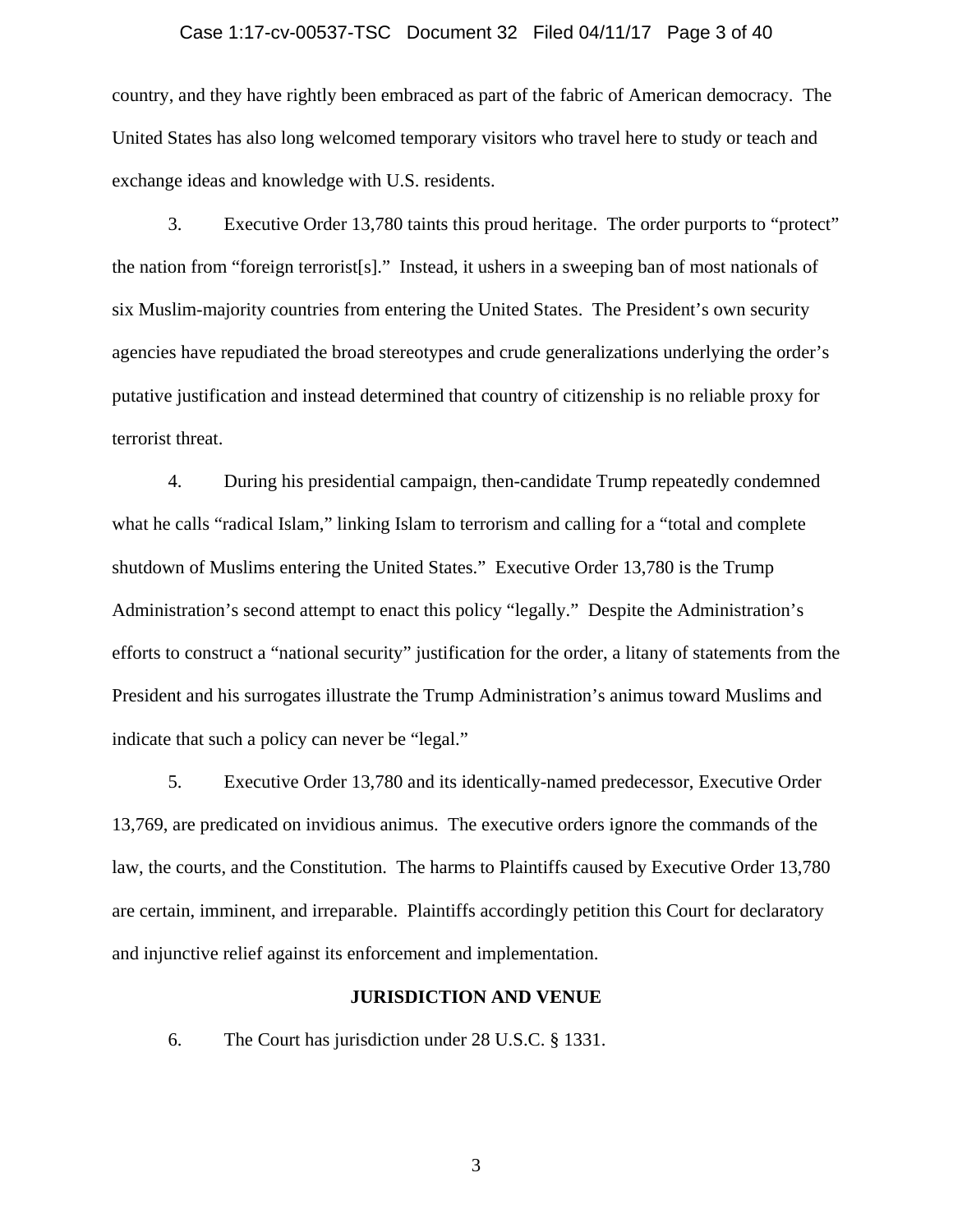7. The Court may award declaratory and injunctive relief under the Declaratory Judgment Act, 28 §§ 2201-02, and the Administrative Procedure Act, 5 U.S.C. § 706.

8. Venue is proper in this district under 28 U.S.C. § 1391(b)(2) and (e)(1) because Defendants are United States agencies or officers sued in their official capacities; a substantial part of the events or omissions giving rise to this claim occurred in this district; and one of the plaintiffs, the Universal Muslim Association of America, Inc., maintains its headquarters in this district.

### **PARTIES**

### **A. Plaintiffs**

9. Mr. and Mrs. Doe are citizens of Yemen and reside in the United States under asylum status. The Does and their family adhere to the religion of Islam.

10. The Universal Muslim Association of America, Inc. (UMAA) is the largest organization of Shi'a Muslims in the United States. It is a nonprofit corporation organized under the laws of Maryland and registered under section 501(c)(3) of the Internal Revenue Code. UMAA aims to provide a platform for American Shi'a Muslims to advance political, social, economic, and religious goals important to their community. UMAA provides American Shi'a Muslims a forum to foster intra-faith unity, to participate in civic and political endeavors, to dispel misgivings about Islam and Muslims, and to help fellow Americans better understand Islam. UMAA also provides American Shi'a Muslims access to advanced levels of Islamic education by offering short, intensive courses on a variety of subjects presented by senior Islamic seminary students and scholars, many of whom come from Iraq and Iran. UMAA's email distribution list for its weekly newsletters currently includes over 17,000 subscribers, and UMAA's national convention draws thousands of attendees annually. UMAA maintains a national organization as well as local chapters across the country. In addition to the annual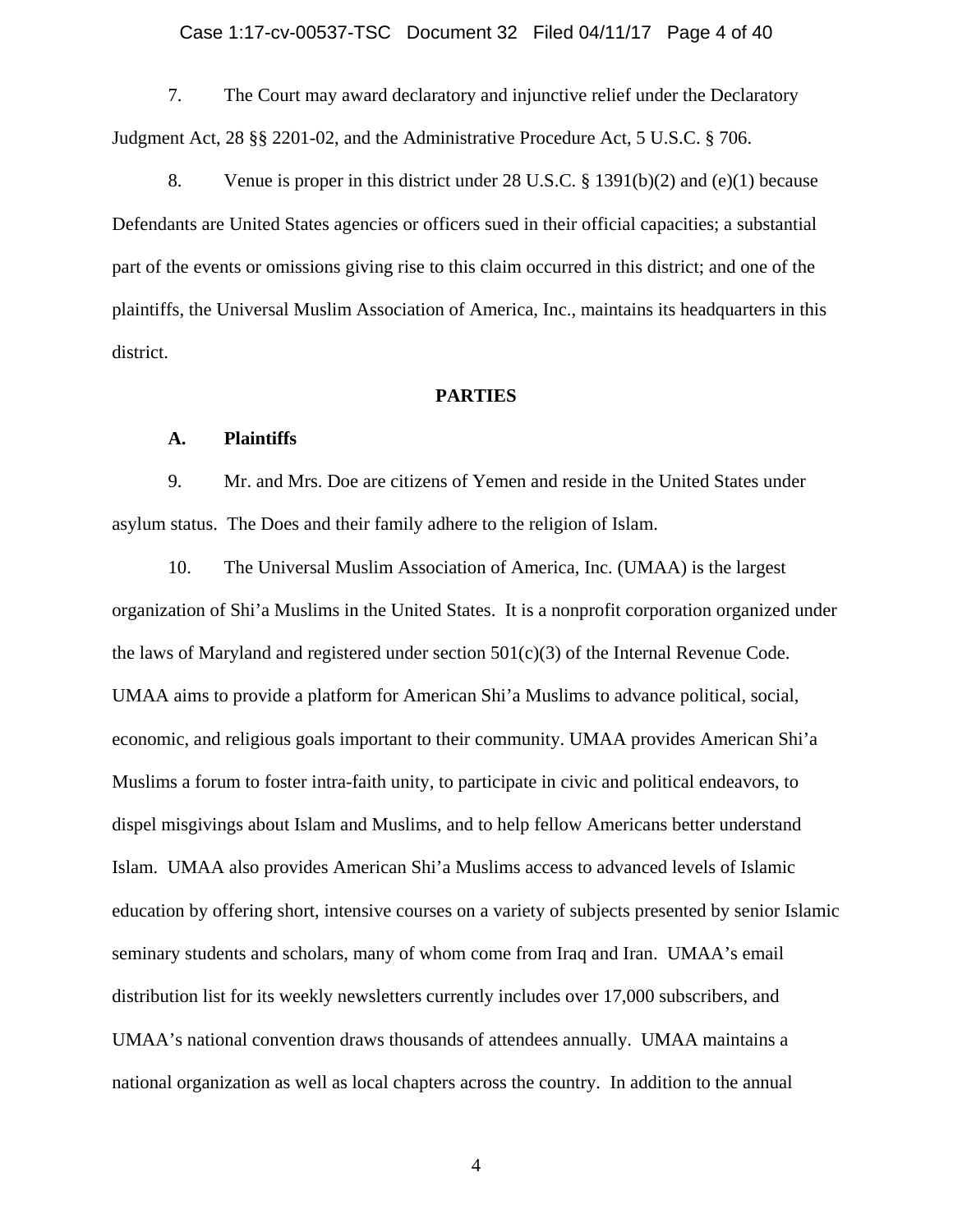#### Case 1:17-cv-00537-TSC Document 32 Filed 04/11/17 Page 5 of 40

convention, UMAA also holds other events for the American Shi'a community throughout the year. For its events, UMAA often invites prominent Shi'a scholars—many from Iran and Iraq to appear as speakers, so that its members may experience their teachings and perspectives.

#### **B. Defendants**

11. Defendant Donald J. Trump is the President of the United States and is sued in his official capacity. President Trump issued Executive Orders 13,769 and 13,780.

12. Defendant Department of Homeland Security ("DHS") is an executive department of the United States government. DHS is headquartered in Washington, D.C.

13. Defendant U.S. Customs and Border Patrol ("CBP") is an administrative agency within DHS. CBP is headquartered in Washington, D.C.

14. Defendant Department of State is an executive department of the United States government. The State Department is headquartered in Washington, D.C.

15. Defendant Department of Justice ("DOJ") is an executive department of the United States government. DOJ is headquartered in Washington, D.C.

16. Defendant John Kelly is the Secretary of Homeland Security and is sued in his official capacity. Secretary Kelly is responsible for DHS's administration of the Immigration and Nationality Act.

17. Defendant Kevin McAleenan is the Acting Commissioner of Customs and Border Protection and is sued in his official capacity. Acting Commissioner McAleenan is directly responsible for CBP's implementation of the Immigration and Nationality Act.

18. Defendant Rex W. Tillerson is the Secretary of State and is sued in his official capacity. Secretary Tillerson oversees the Department of State's activities with respect to the Immigration and Nationality Act.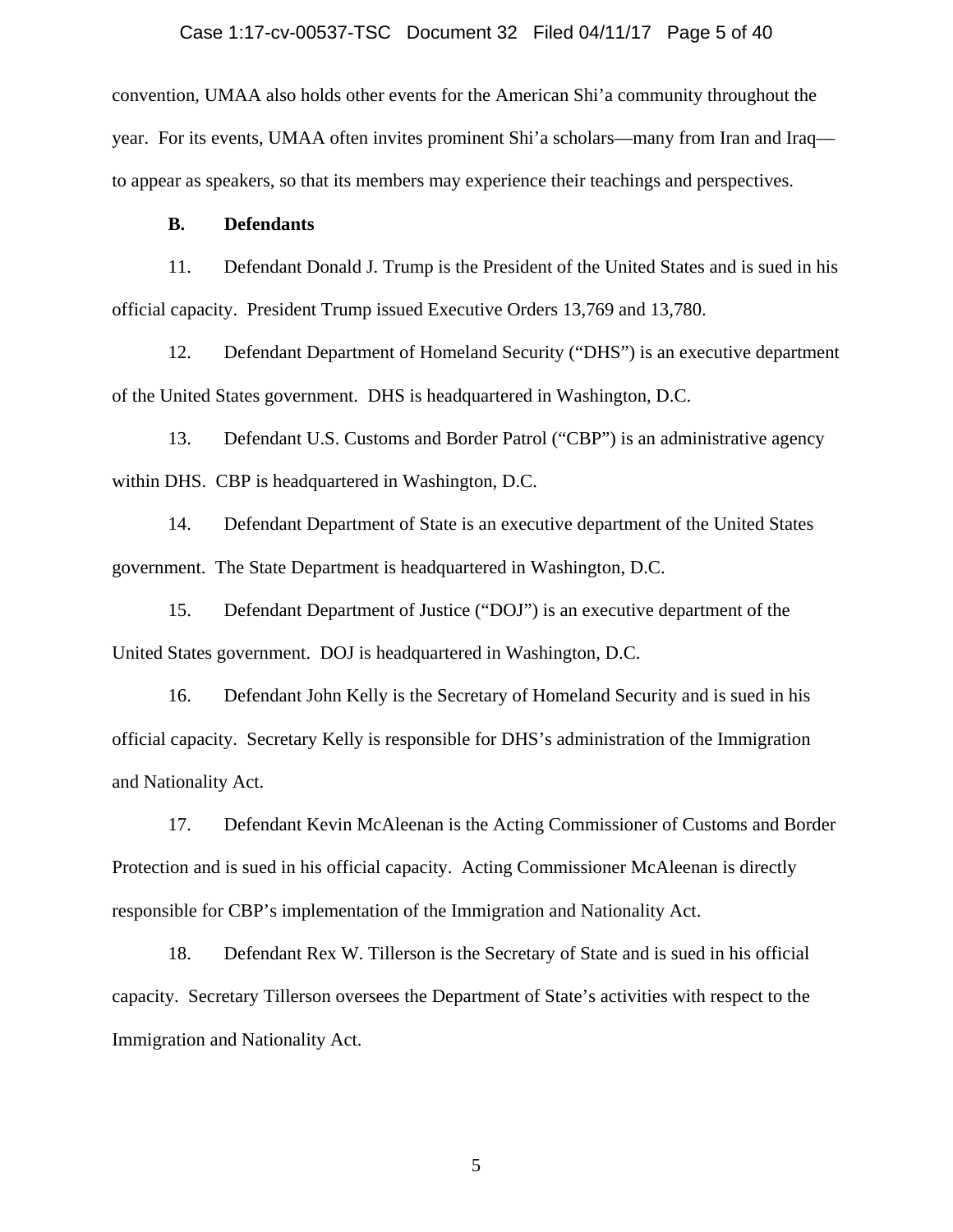#### Case 1:17-cv-00537-TSC Document 32 Filed 04/11/17 Page 6 of 40

19. Defendant Jefferson Beauregard Sessions III is the Attorney General of the United States and is sued in his official capacity. Attorney General Sessions oversees the DOJ's activities with respect to the Immigration and Nationality Act.

#### **STATEMENT OF FACTS**

### **A. The Does**

20. Mr. and Mrs. Doe came to the United States from Yemen. The Does are Yemeni nationals living in the United States as asylees. The Does and their family adhere to the religion of Islam.

21. In 2015, Yemen collapsed into civil war. The conflict, which to this day is ongoing, has resulted in more than 10,000 civilian deaths and 40,000 civilian injuries.<sup>1</sup> As a result of the civil war and a contemporaneous famine, United Nations officials reported this year that over 10 million Yemeni civilians need urgent assistance to protect their safety, dignity, and basic human rights. $<sup>2</sup>$ </sup>

22. In early 2015, the Does came to the United States on visas with three of their children. But they could not afford the cost of bringing their remaining two children, sons ages 10 and 12, who stayed behind in Yemen with their grandmother. Mr. Doe later received word from Yemen that militants had threatened to kill him and his family if he returned. The militants also threatened to kidnap his two sons who were still in Yemen.

23. With the help of an immigration attorney, Mr. Doe successfully applied for asylum in the United States. Mr. Doe then petitioned for his two sons who were still living in Yemen to obtain visas to enter the United States on the basis of their status as minor children of

<sup>1</sup> *Death toll in Yemen conflict passes 10,000*, AL JAZEERA (Jan. 16, 2017), http://www.aljazeera.com/news/2017/01/death-toll-yemen-conflict-passes-10000- 170117040849576.html, Weiner Declaration at Ex. 43.

<sup>2</sup> *Id.*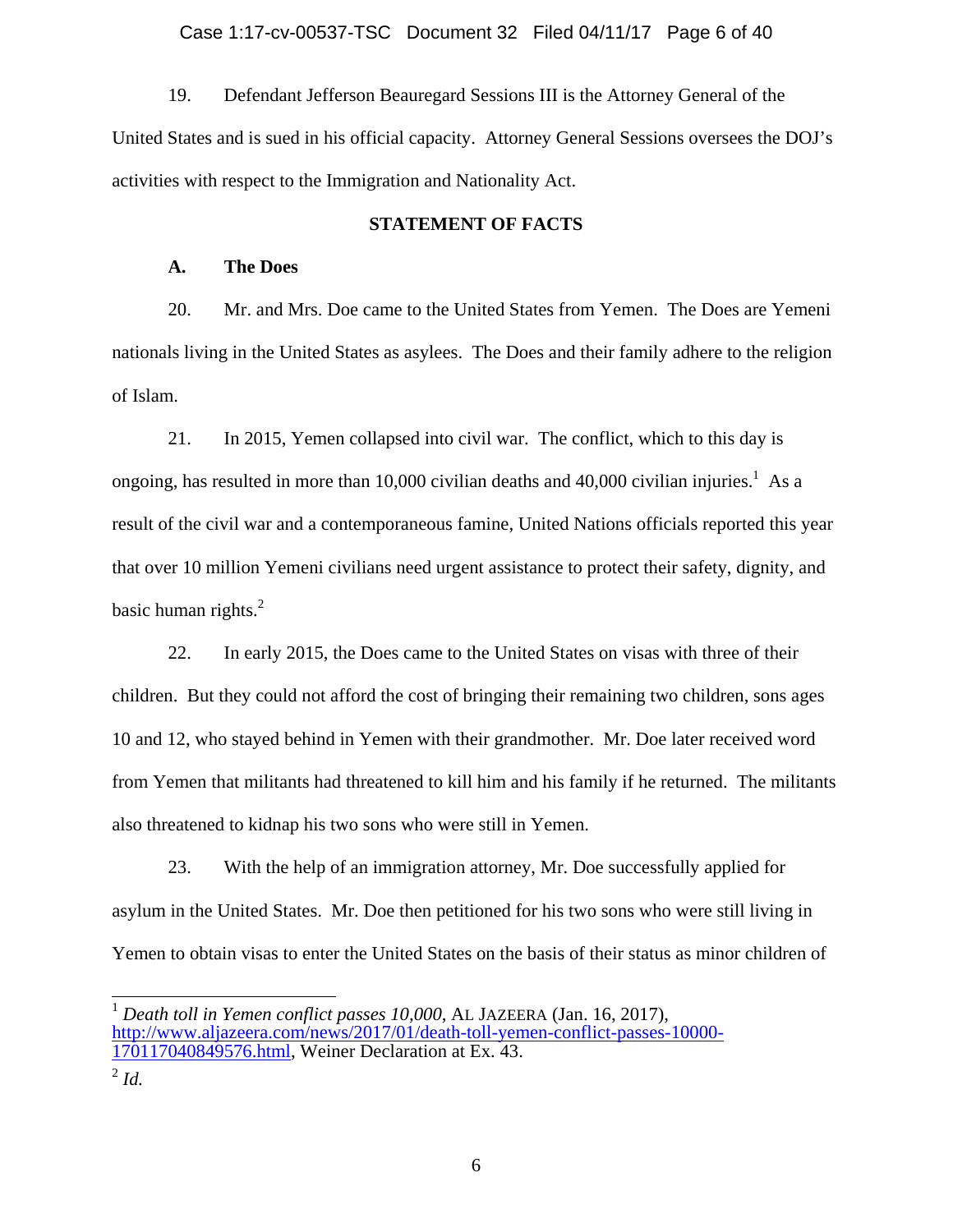#### Case 1:17-cv-00537-TSC Document 32 Filed 04/11/17 Page 7 of 40

an asylee pursuant to Section 208(b)(3) of the Immigration and Nationality Act (INA). Mr. Doe's petition was approved in or around October 2016.

24. After months of efforts by their immigration attorney to obtain visa interviews for them, on April 9, 2017, the Doe sons underwent interviews at the U.S. embassy in Djibouti. Their visa applications were approved on that date.

25. The Doe sons' visas have not yet been printed, and the Doe sons have not yet received these visas. The U.S. embassy in Djibouti has declined to give a date by when the visas will be issued.

26. A visa does not guarantee entry to the United States, but rather allows its holder to travel to a port of entry, airport or land border crossing and request permission of the CBP inspector to enter the United States.<sup>3</sup>

27. The Doe sons remain in Djibouti while they wait for issuance of their visas and travel documents. If the current nationwide injunctions restraining implementation of relevant portions of the Replacement Executive Order are dissolved or vacated, the boys will be subject to the Order's prohibition on the admission of Yemeni nationals to the United States.

### **B. UMAA and the American Shi'a Muslim Community**

28. Shi'ism is the second largest denomination of Islam in the world, comprising around ten to fifteen percent of the global and American Muslim populations. Shi'a Muslims believe in a hierarchical structure of religious clergy, with the most learned given the highest religious authority, transnationally. While Shi'a adherents can be found in many nations, they form the majority in Iran, Iraq, Azerbaijan and Bahrain and make up close to half of all Muslims in the Middle East. Shi'a Islam is distinct from other major religions in that nearly all of its

 $\overline{\phantom{a}}$ 

 $3$  U.S. Dep't of State, What is a U.S. Visa?,

https://travel.state.gov/content/visas/en/general/frequently-asked-questions/what-is-a-u-svisa.html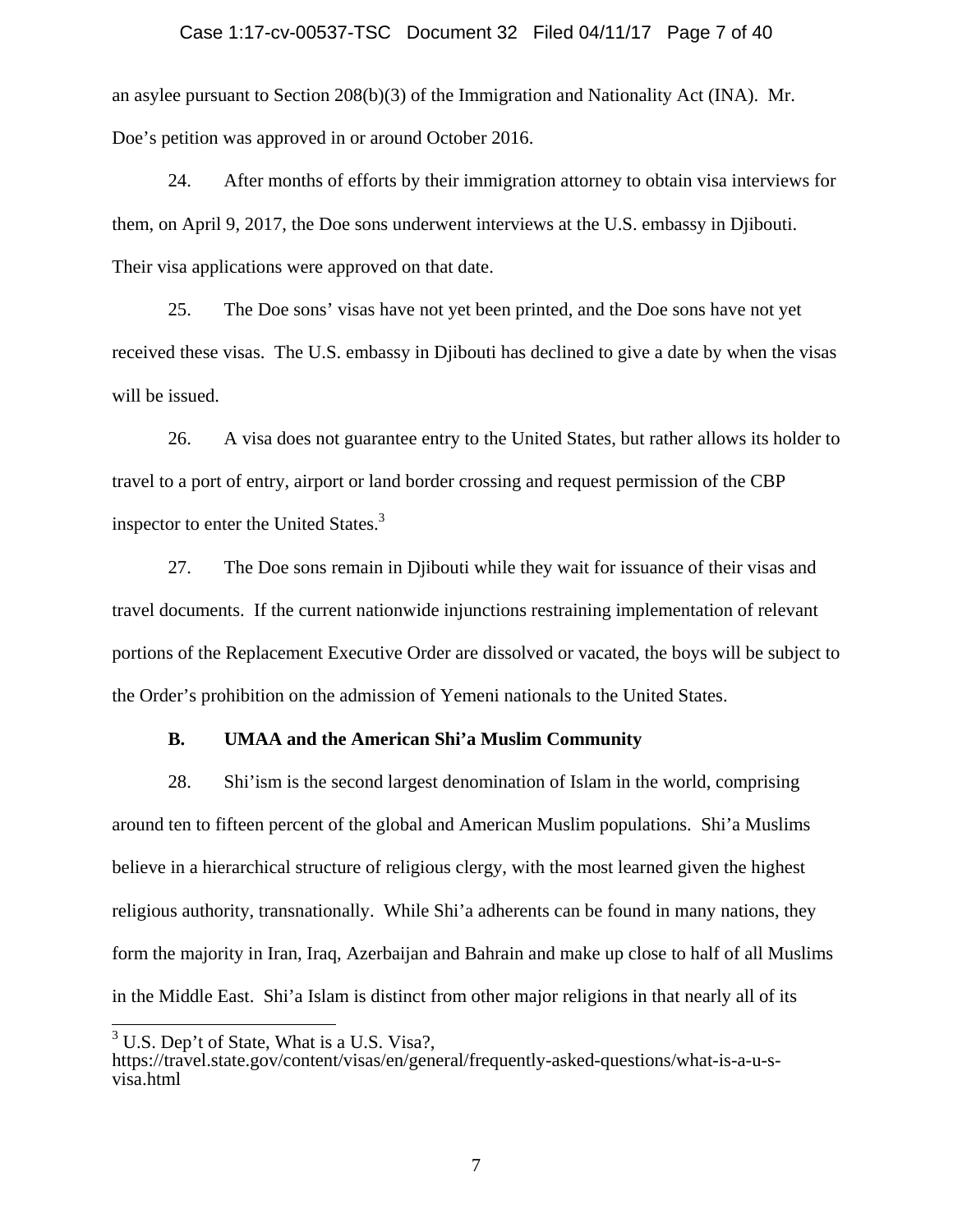#### Case 1:17-cv-00537-TSC Document 32 Filed 04/11/17 Page 8 of 40

highest-ranking scholars live in the nations of Iran, Iraq and Syria. These three nations are also where some of the holiest sites of Shi'a Islam are located, drawing millions of Shi'a Muslims from across the world annually, including from the United States. In fact, the largest annual peaceful gathering on Earth occurs at Karbala, Iraq, on the solemn Shi'a festival known as Arba'een, which drew a reported 22 million pilgrims on a single day in 2013.

29. UMAA regularly arranges for renowned Shi'a scholars to visit the United States so that they may speak at its events, including its national convention. Because the most renowned Shi'a scholars are centralized in Iran and Iraq, many of the foreign speakers at UMAA's events are Iranian or Iraqi.

#### **C. President Trump's Campaign Pledge to Ban Muslims from the United States**

30. Prior to taking office, then-candidate Donald J. Trump made discrimination against Muslims a central pillar of his campaign for the presidency.

31. On November 18, 2015, in response to terror attacks in Paris, Mr. Trump stated that "[w]e're going to have no choice" but to close down some mosques in the United States, where "some bad things are happening."<sup>4</sup>

32. On December 7, 2015, in the wake of the attack in San Bernardino, California, then-candidate Mr. Trump released a written statement, entitled "Donald J. Trump Statement on Preventing Muslim Immigration," which called for a "total and complete shutdown on Muslims entering the United States until our country's representatives can figure out what is going on."<sup>5</sup>

#### 33. The statement continued:

 4 Nick Gass, *Trump: 'Absolutely no choice' but to close mosques*, POLITICO (Nov. 18, 2015, 6:45 AM), http://www.politico.com/story/2015/11/trump-close-mosques-216008, Weiner Declaration at Ex. 3.

 $<sup>5</sup>$  Donald J. Trump, *Donald J. Trump Statement on Preventing Muslim Immigration*,</sup> DONALDJTRUMP.COM (Dec. 7, 2015), https://www.donaldjtrump.com/press-releases/donald-j.trump-statement-on-preventing-muslim-immigration, Weiner Declaration at Ex. 4 .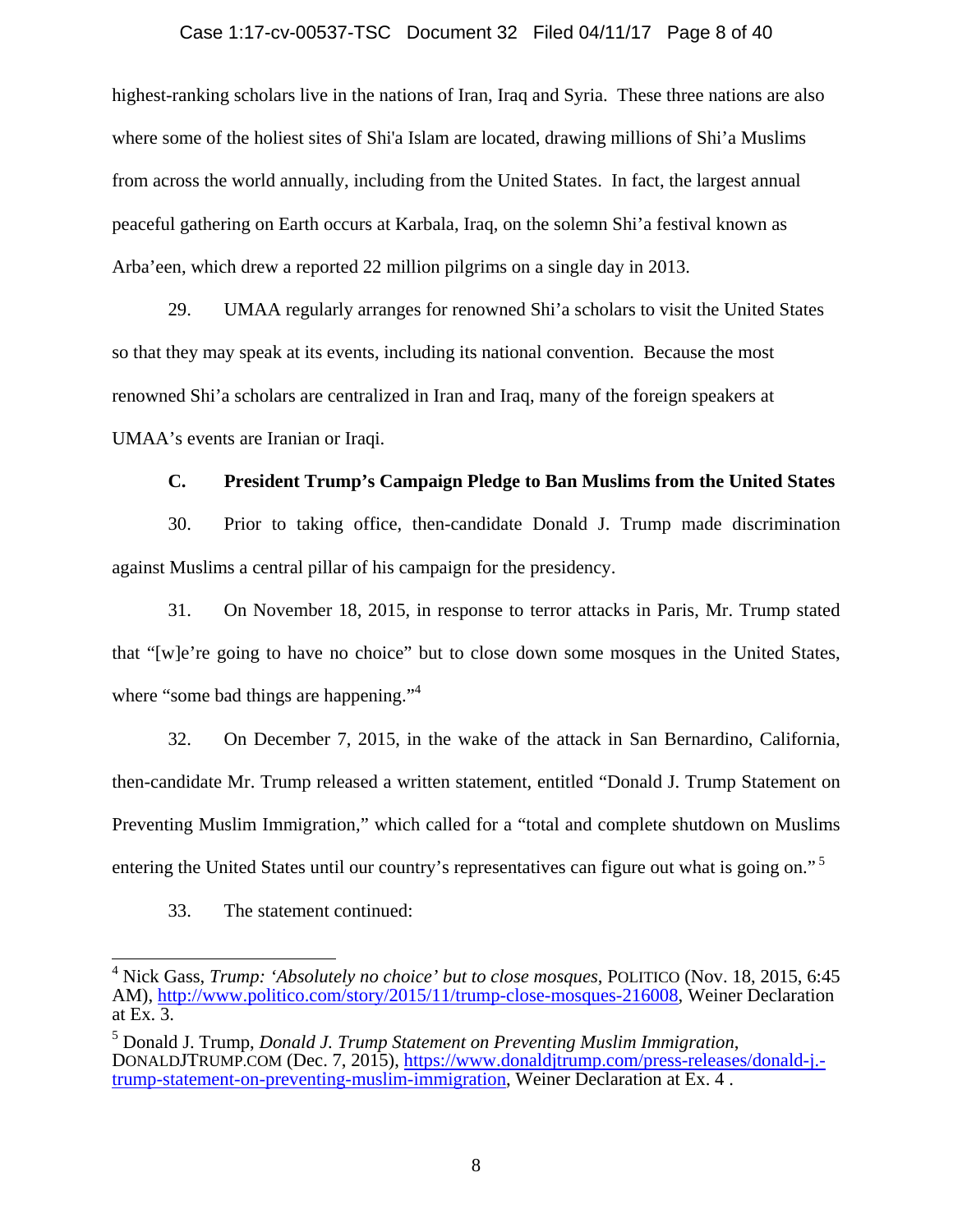According to Pew Research, among others, there is *great hatred towards Americans by large segments of the Muslim population*. Most recently, a poll from the Center for Security Policy released data showing "25% of those polled agreed that violence against Americans here in the United States is justified as a part of the global jihad" and 51% of those polled, "agreed that Muslims in America should have the choice of being governed according to Shariah." Shariah authorizes such atrocities as murder against non-believers who won't convert, beheadings and more unthinkable acts that pose great harm to Americans, especially women.<sup>6</sup>

34. The survey cited in the statement had long since been discredited, but the message was clear: Mr. Trump believes that many Muslims bear hostile attitudes toward the

<sup>7</sup> The Center for Security Policy's study used an online "opt-in" poll, rather than a traditional sampling model. Results of these "opt-in" polls do not represent the opinions of larger populations because anyone can respond to them and the pollster has no way of knowing who the respondents are. *See* The Bridge Initiative Team, *Trump Calls for Ban on Muslims, Cites Deeply Flawed Poll*, GEORGETOWN UNIVERSITY (Dec. 7, 2015, 6:48 AM), http://bridge.georgetown.edu/new-poll-on-american-muslims-is-grounded-in-bias-riddled-withflaws/, Weiner Declaration at Ex. 61 (discussing unreliability of "opt-in" polling and explaining that the Center for Security Policy's survey also used "leading" questions and included multiplechoice questions with non-exhaustive answer choices); Lauren Carroll & Louis Jacobson, *Trump cites shaky survey in call to ban Muslims from entering US*, POLITIFACT (Dec. 9, 2015, 3:48 PM), http://www.politifact.com/truth-o-meter/statements/2015/dec/09/donald-trump/trump-citesshaky-survey-call-ban-muslims-entering/, Weiner Declaration at Ex. 64 (rating the survey's conclusion "mostly false" due to unreliable methodology and noting that the Center for Security Policy's president, Frank Gaffney, has a history of spreading untrue theories about Islam, including arguing that President Barack Obama was a Muslim (citing Frank Gaffney, *Gaffney: America's first Muslim president?*, WASHINGTON TIMES (June 9, 2009), http://www.washingtontimes.com/news/2009/jun/9/americas-first-muslim-president/, Weiner Declaration at Ex.  $63$ .).

 $\overline{\phantom{a}}$ <sup>6</sup> *Id.* (emphasis added).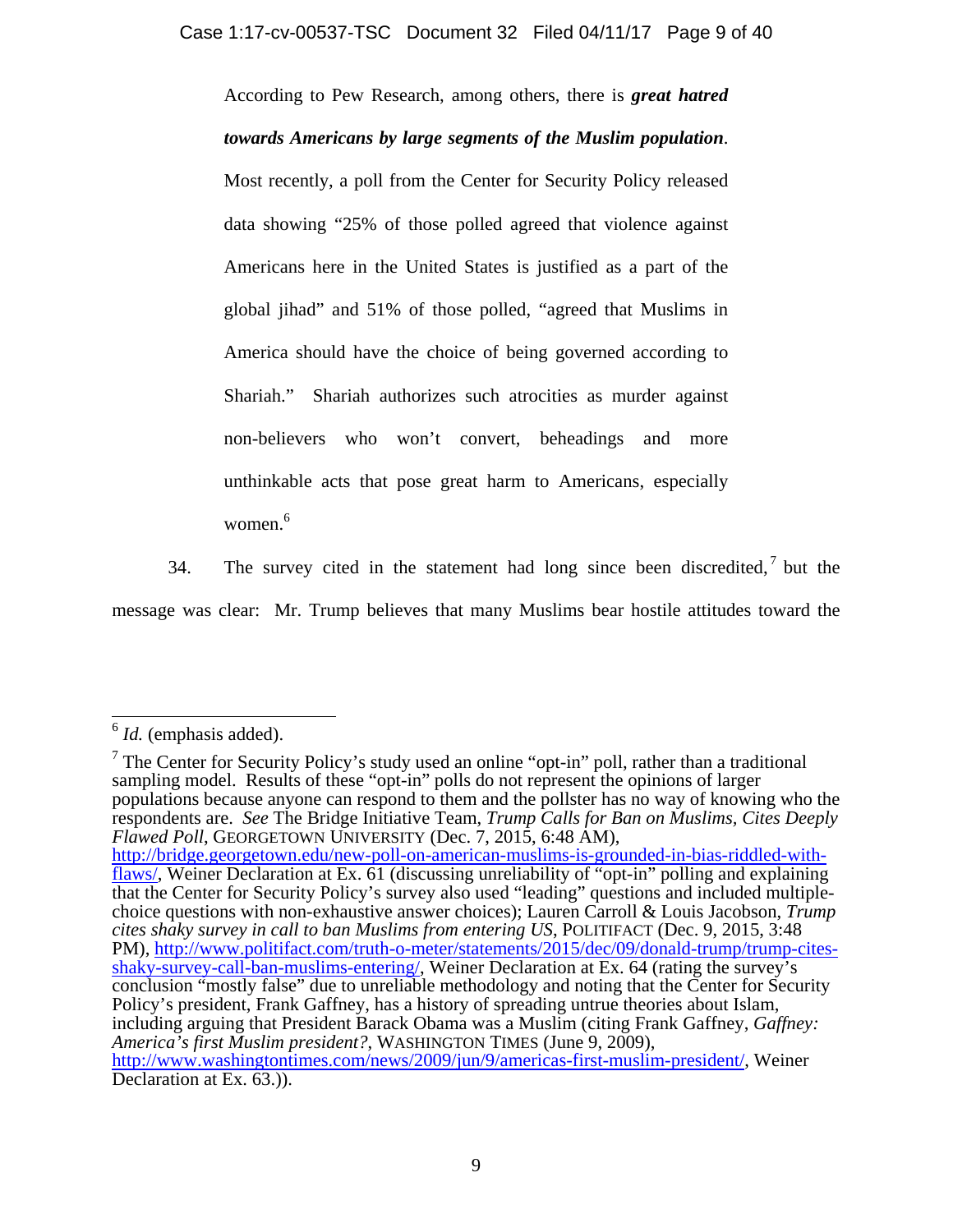# Case 1:17-cv-00537-TSC Document 32 Filed 04/11/17 Page 10 of 40

United States and favor violent ideology over American law and—for that reason—immigration and travel by Muslims to the United States should be suspended.

35. This proposed "Muslim ban" became a core promise of the Trump campaign,

repeated by Mr. Trump and his advisors and surrogates at campaign events across the country.

36. Asked during a televised debate on January 14, 2016, whether he had rethought

his "comments about banning Muslims from entering the country," Mr. Trump responded,

"No."<sup>8</sup>

37. On March 9, 2016, Mr. Trump stated in a televised interview, "I think Islam hates

us."<sup>9</sup> The full exchange between Mr. Trump and CNN's Anderson Cooper is instructive:

Cooper: Do you think Islam is at war with the West?

Trump: *I think Islam hates us*. There is something—there is something there that is a tremendous hatred there. There's a tremendous hatred. We have to get to the bottom of it. There's an unbelievable hatred of us.

Cooper: In Islam itself?

Trump: You're going to have to figure that out. OK. You'll get another Pulitzer, right? But you'll have to figure that out. But there's a tremendous hatred. And we have to be very vigilant. We have to be very careful. And *we can't allow people coming into this country who have this hatred of the United States . . . and of people that are not Muslim*.

Cooper: I guess the question is, is there a war between the west and radical Islam or between the west and Islam itself?

Trump: Well, it's radical but it's very hard to define. It's very hard to separate because you don't know who is who.<sup>10</sup>

 8 Gerhard Peters & John T. Wooley, *Presidential Candidate Debates: Republican Candidates Debate in North Charleston, South Carolina*, THE AMERICAN PRESIDENCY PROJECT (Jan. 14, 2016), http://www.presidency.ucsb.edu/ws/index.php?pid=111395, Weiner Declaration at Ex. 7.

<sup>9</sup> *Exclusive Interview with Donald Trump: Aired March 9, 2016 - 20:00 ET*, CNN (Mar. 9, 2016), http://www.cnn.com/TRANSCRIPTS/1603/09/acd.01.html, Weiner Declaration at Ex. 8.

<sup>10</sup> *Id.* (emphasis added).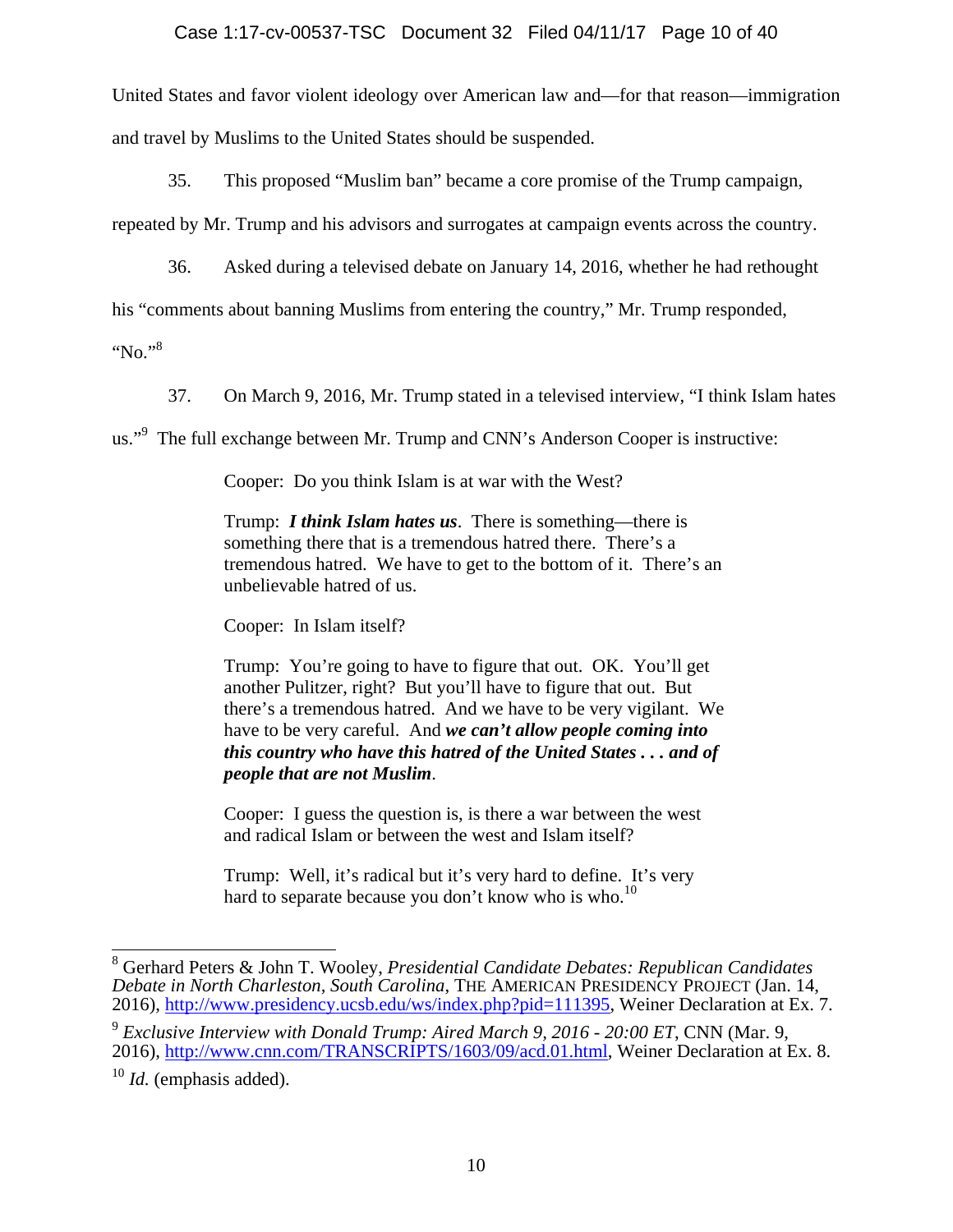#### Case 1:17-cv-00537-TSC Document 32 Filed 04/11/17 Page 11 of 40

38. Amid widespread outcry that the proposed Muslim ban would be un-American and unconstitutional, Mr. Trump and his advisors began shifting their rhetoric, while clarifying that their goal continued to be some form of a ban on entry of Muslims into the United States.

39. On June 13, 2016, after the attack on a nightclub in Orlando, Florida, Mr. Trump said in a speech: "I called for a ban after San Bernardino, and was met with great scorn and anger, but now many are saying I was right to do so."<sup>11</sup>

40. Mr. Trump then specified that the ban would be "temporary," and would apply to certain "areas of the world when [sic] there is a proven history of terrorism against the United States, Europe or our allies, until we understand how to end these threats."<sup>12</sup>

41. Next, in a July 17, 2016 televised interview, Mr. Trump was confronted with his then-running mate Mike Pence's statement that a Muslim ban would be unconstitutional. Mr. Trump responded that the same purpose of stemming the flow of Muslim immigrants would be pursued by other ends: "So you call it territories, okay? We're gonna do territories."<sup>13</sup>

42. A week later, in a July 24, 2016 interview, Mr. Trump was asked if his shifting rhetoric signified a "rollback" from his proposed "Muslim ban." He answered: "I don't think so. I actually don't think it's a rollback. In fact, you could say it's an expansion. I'm looking now at territories. People were so upset when I used the word Muslim. '*Oh, you can't use the word Muslim*.'... And I'm okay with that, because I'm talking territory instead of Muslim."<sup>14</sup>

 $\overline{a}$ 

<sup>11</sup> *Transcript: Donald Trump's national security speech*, POLITICO (Jun. 13, 2016, 3:06 PM), http://www.politico.com/story/2016/06/transcript-donald-trump-national-security-speech-224273, Weiner Declaration at Ex. 10.

<sup>12</sup> *Id.*

<sup>13</sup> Lesley Stahl, *The Republican Ticket: Trump and Pence*, CBS NEWS (Jul. 17, 2016), http://www.cbsnews.com/news/60-minutes-trump-pence-republican-ticket/, Weiner Declaration at Ex. 64.

<sup>14</sup> *Meet the Press - July 24, 2016*, NBC NEWS (Jul. 24, 2016, 11:47 AM), http://www.nbcnews.com/meet-the-press/meet-press-july-24-2016-n615706, Weiner Declaration at Ex. 11.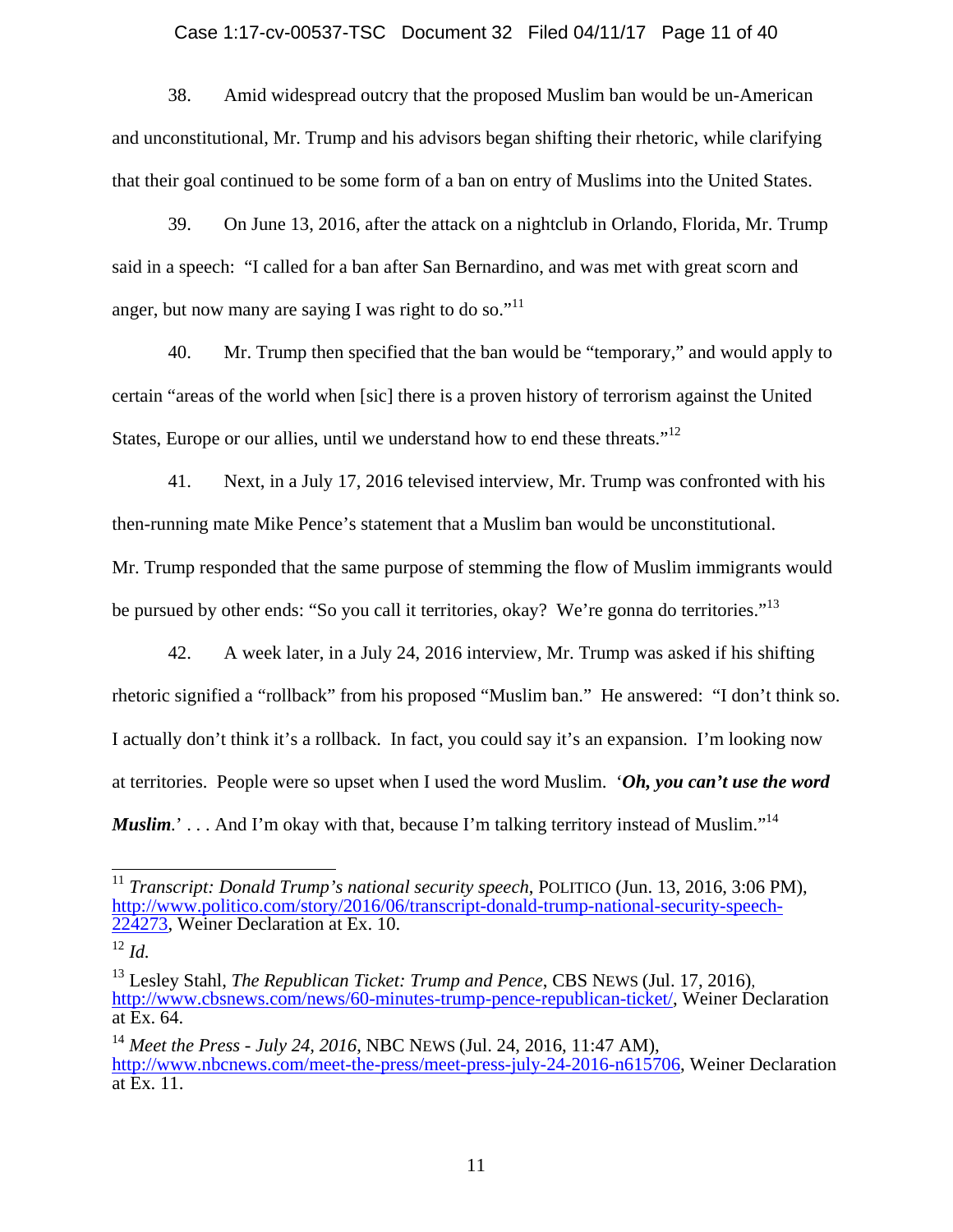# Case 1:17-cv-00537-TSC Document 32 Filed 04/11/17 Page 12 of 40

43. And on October 9, 2016, during a televised presidential debate, Mr. Trump stated, "The Muslim ban is something that in some form has morphed into a[n] extreme vetting from certain areas of the world."15

44. As of the date of this complaint, the Trump campaign's December 7, 2015 press release entitled "Donald J. Trump Statement on Preventing Muslim Immigration" remains on the Donald J. Trump campaign website<sup>16</sup> and on President Trump's Twitter page,<sup>17</sup> which President Trump has continued to use regularly even after taking office.

### **D. The First Executive Order**

45. On January 27, 2017, President Trump fulfilled his campaign promise by signing

Executive Order 13,769 entitled "Protecting the Nation from Foreign Terrorist Entry into the

United States" ("First Executive Order").<sup>18</sup> At the signing ceremony, after reading the title of the

First Executive Order aloud, President Trump remarked "We all know what that means."<sup>19</sup>

46. On January 30, 2017, President Trump confirmed what he meant, referring to

Executive Order 13,769 as "the ban."<sup>20</sup>

<sup>17</sup> *See* Donald J. Trump (@realDonaldTrump), TWITTER (Dec. 7, 2015); https://twitter.com/realDonaldTrump/status/673993417429524480, Weiner Declaration at Ex. 5.

<sup>20</sup> Donald J. Trump (@realDonaldTrump), TWITTER (Jan. 30, 2017), https://twitter.com/realDonaldTrump/status/826060143825666051, Weiner Declaration at Ex. 67; *see also* Donald J. Trump (@real DonaldTrump), TWITTER (Feb. 1, 2017), https://twitter.com/realDonaldTrump/status/826774668245946368, Weiner Declaration at Ex. 68  $\overline{(\text{``Everybody is arguing whether or not it is a BAN. Call it what you want, it is about keeping})}$ bad people (with bad intentions) out of country!").

 15 Gerhard Peters & John T. Wooley, *Presidential Debate at Washington University in St. Louis, Missouri*, THE AMERICAN PRESIDENCY PROJECT (Oct. 9, 2016), http://www.presidency.ucsb.edu/ws/index.php?pid=119038, Weiner Declaration at Ex. 65.

<sup>16</sup> *See* Donald J. Trump, *Donald J. Trump Statement on Preventing Muslim Immigration*, DONALDJTRUMP.COM (Dec. 7, 2015), https://www.donaldjtrump.com/press-releases/donald-j. trump-statement-on-preventing-muslim-immigration, Weiner Declaration at Ex. 4.

<sup>18 82</sup> Fed. Reg. 8977 (Jan. 27, 2017).

<sup>19</sup> Matt Shuham, *Trump Signs Executive Order Laying Out 'Extreme Vetting*,*'* TALKING POINTS MEMO (Jan. 27, 2017, 4:56 PM), http://talkingpointsmemo.com/livewire/trump-signs-vettingexecutive-order, Weiner Declaration at Ex. 66.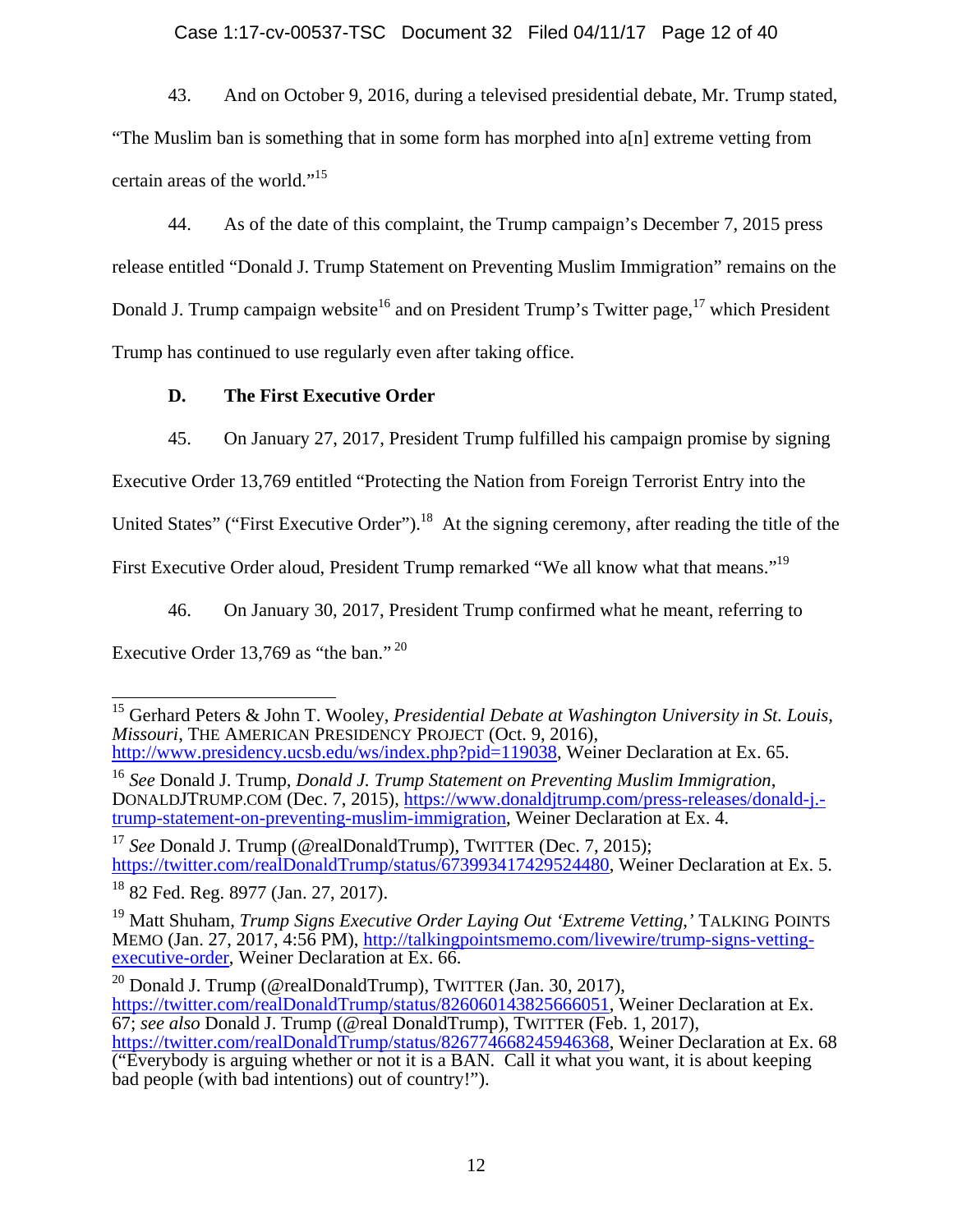#### Case 1:17-cv-00537-TSC Document 32 Filed 04/11/17 Page 13 of 40

47. Among other things, the First Executive Order temporarily banned entry of all nationals from seven overwhelmingly Muslim countries, temporarily suspended the entire United States Refugee Admissions Program, established a policy of prioritizing certain religious denominations over others upon resuming the program, and indefinitely barred entry of Syrian refugees.<sup>21</sup> The First Executive Order also provided that the President could expand the list of seven countries initially designated.<sup>22</sup> In addition, the First Executive Order included among its "purposes" that the United States should not admit individuals who "place violent ideologies over American law" or who engage in acts of hatred or bigotry "including so called 'honor killings' or other forms of violence against women."<sup>23</sup>

48. Section 10 of the First Executive Order mandated that the Secretary of Homeland Security, in consultation with the Attorney General, collect and make publicly available information related to "foreign nationals in the United States who have been radicalized after entry into the United States" and "honor killings in the United States by foreign nationals."

49. On the day he signed the First Executive Order, when asked whether he saw Christian refugees as a priority, President Trump responded unequivocally: "Yes."24

50. This religious preference was reflected in Sections 5(b) and 5(e) of the First Executive Order, which prioritized refugee claims based on religious-based persecution for

<sup>23</sup> *Id.* § 1; *see generally* Declaration of Professor Lila Abu-Lughod.

24 David Brody, *Brody File Exclusive: President Trump Says Persecuted Christians Will Be Given Priority Status As Refugees*, CHRISTIAN BROADCAST NETWORK (Jan. 27, 2017), http://www1.cbn.com/thebrodyfile/archive/2017/01/27/brody-file-exclusive-president-trumpsays-persecuted-christians-will-be-given-priority-as-refugees, Weiner Declaration at Ex. 18. ("If you were a Muslim [in Syria] you could come in [to the United States], but if you were a Christian, it was almost impossible . . . . And I thought it was very, very unfair. So we are going to help them [Christian refugees]"); *see also* Donald J. Trump (@realDonaldTrump), TWITTER (Jan. 29, 2017, 7:03 AM), https://twitter.com/realDonaldTrump/status/825721153142521858; Weiner Declaration at Ex. 69 ("Christians in the Middle-East have been executed in large numbers. We cannot allow this horror to continue!").

 $\overline{\phantom{a}}$ <sup>21</sup> *See* 82 Fed. Reg. 8977 §§ 3(c), 5(b)-(c).

 $^{22}$  *Id.* § 3(e)-(f).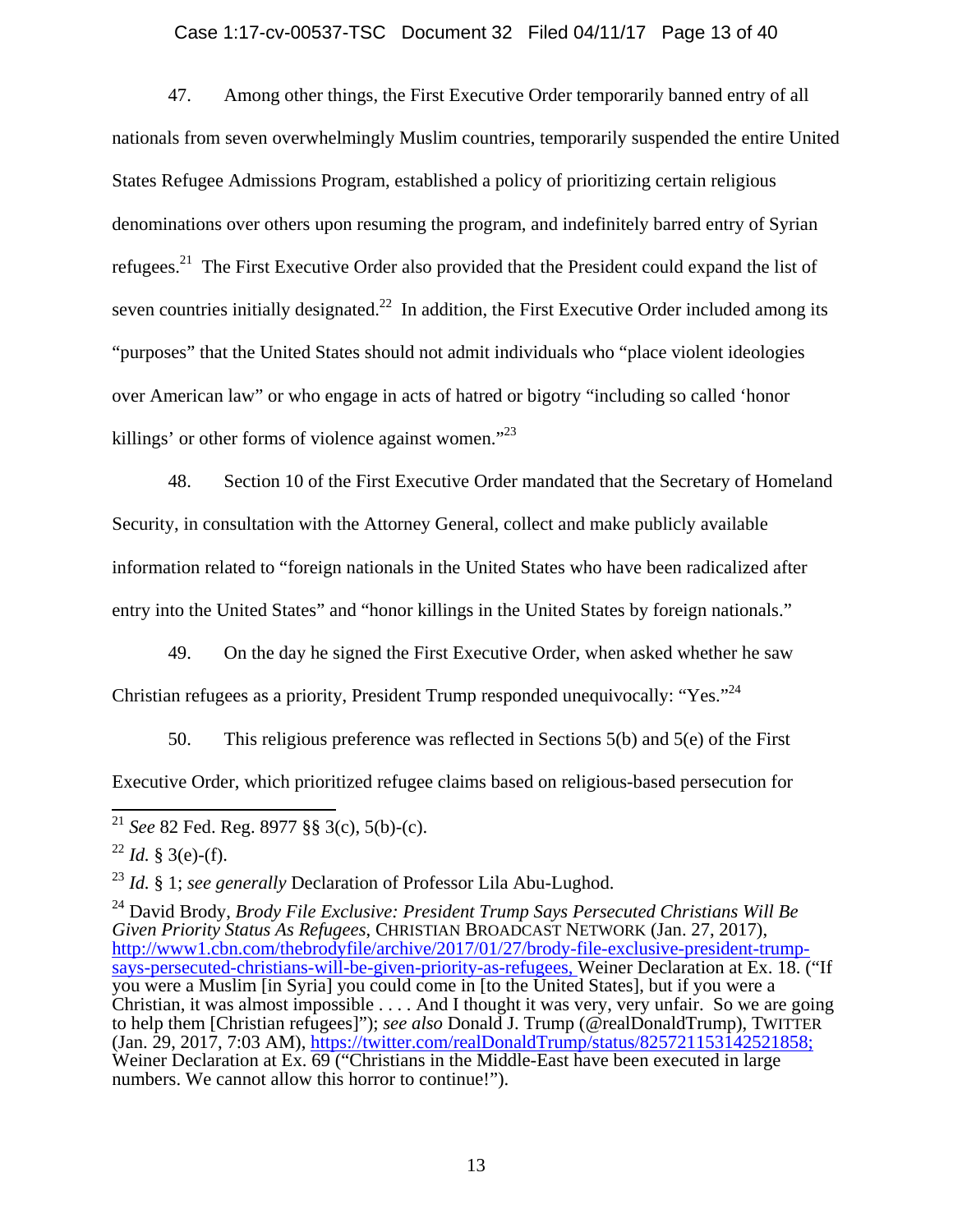#### Case 1:17-cv-00537-TSC Document 32 Filed 04/11/17 Page 14 of 40

individuals whose religion is a "minority religion in the individual's country of nationality." As a practical matter, the vast majority of the 38,000 Muslim refugees admitted to the United States in 2016 were nationals of Muslim-majority countries, thus rendering the majority of Muslim refugees ineligible for the religious-based persecution preference.<sup>25</sup>

51. The following day, January 28, 2017, President Trump's advisor and surrogate Rudy Giuliani admitted that the policy implemented in the First Executive Order resulted from an instruction by the President to find "the right way" to "legally" implement the "Muslim  $ban. "26"$ 

### **E. The First Executive Order Was Enjoined by the Courts.**

52. The First Executive Order was immediately met with a series of legal challenges across the country, including in the United States District Courts for the Eastern District of New York, the Western District of Washington, and the Eastern District of Virginia.

53. The day after the First Executive Order was issued, the United States District Court for the Eastern District of New York granted an Emergency Motion for Stay of Removal, enjoining executive-branch officials from removing individuals with approved applications under the United States Refugee Admissions Program, holders of immigrant and non-immigrant visas, and other individuals legally authorized to enter the United States from the seven countries designated in the First Executive Order. *Darweesh v. Trump*, No. 1:17-cv-00480, ECF 8 at 2 (E.D.N.Y. Jan. 28, 2017). The district court found a substantial likelihood that the plaintiffs

 $\overline{\phantom{a}}$ 

<sup>25</sup> *See* Phillip Connor, *U.S. admits record number of Muslim refugees in 2016*, PEW RESEARCH CENTER (Oct. 5, 2016), http://www.pewresearch.org/fact-tank/2016/10/05/u-s-admits-recordnumber-of-muslim-refugees-in-2016/, Weiner Declaration at Ex. 70.

<sup>26</sup> *See* Rebecca Savransky, *Giuliani: Trump asked me how to do a Muslim ban 'legally*,*'* THE HILL (Jan. 29, 2017, 8:48 AM), http://thehill.com/homenews/administration/316726-giulianitrump-asked-me-how-to-do-a-muslim-ban-legally, Weiner Declaration at Ex. 12.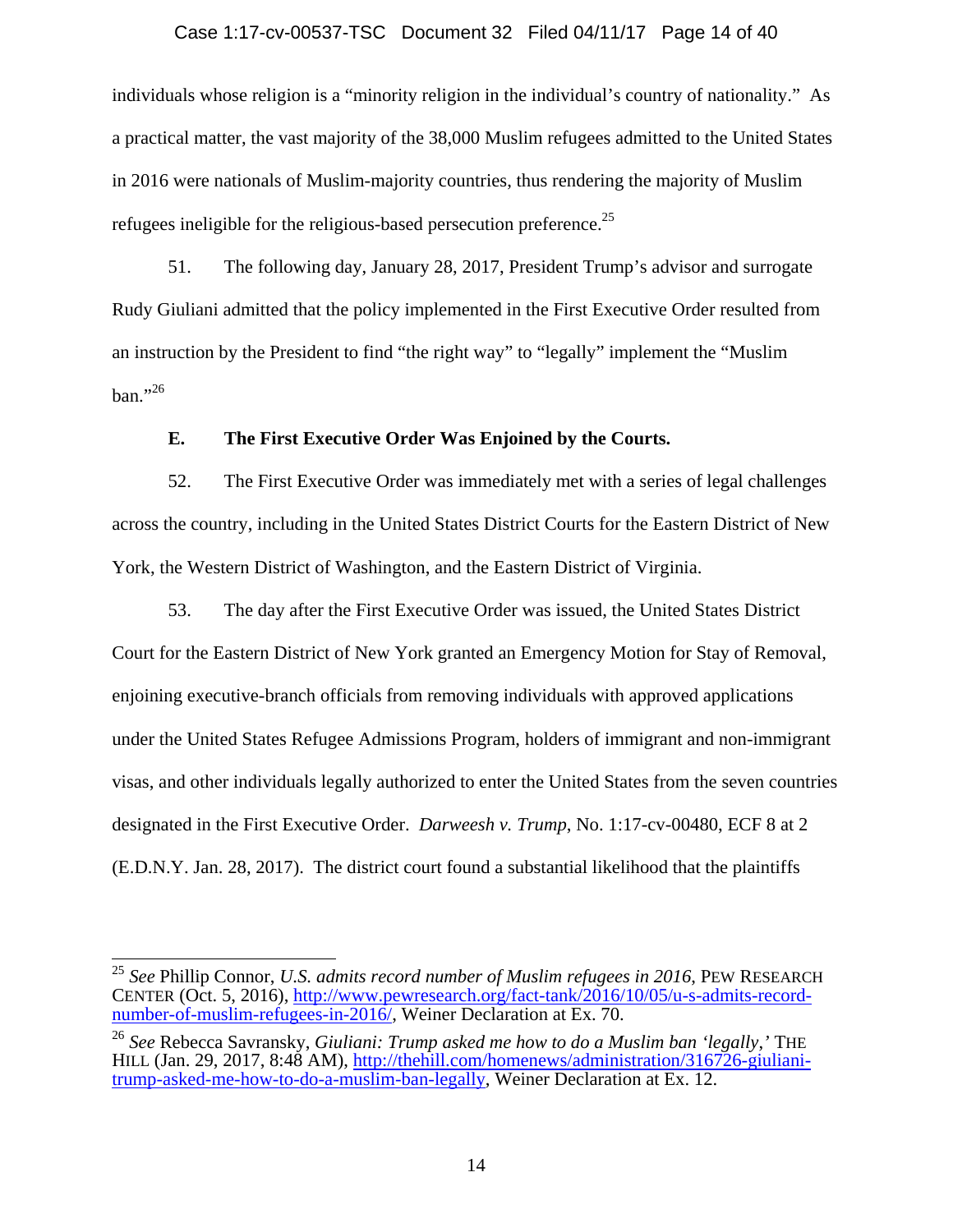#### Case 1:17-cv-00537-TSC Document 32 Filed 04/11/17 Page 15 of 40

could establish that such removals would violate their rights to Due Process and Equal Protection under the United States Constitution. *Id.* at 1.

54. Days later, on February 3, 2017, the United States District Court for the Western District of Washington issued a Temporary Restraining Order enjoining enforcement of several sections of the First Executive Order on a "nationwide basis." *Washington v. Trump*, No. 2:17 cv-00141-JLR, ECF 52 at 5 (W.D. Wash. Feb. 3, 2017). The Washington lawsuit was brought by the States of Washington and Minnesota and, like in the Eastern District of New York lawsuit, the district court in Washington found a substantial likelihood of success on the merits of the states' claims, which included challenges to the First Executive Order on the bases of, *inter alia*, the Free Exercise, Establishment, Due Process, and Equal Protection Clauses of the United States Constitution. *See id.* at 4; *see also* Complaint, *Washington v. Trump*, No 2:17-cv-00141-JLR, ECF 1 at 10-13 (W.D. Wash. Jan. 30, 2017) (asserting constitutional and other causes of action).

55. The United States Court of Appeals for the Ninth Circuit upheld the Temporary Restraining Order issued by the district court in Washington and declined to stay the district court's order. *Washington v. Trump*, 847 F.3d 1151, 1156 (9th Cir. 2017). The Ninth Circuit determined that Washington and Minnesota showed a likelihood of success on the merits of their procedural-due-process claim but reserved an analysis of the states' other claims for future proceedings and more extensive briefing. *See id.* at 1168.

56. While the Washington case proceeded, yet another lawsuit, in the United States District Court for the Eastern District of Virginia, resulted in a preliminary injunction of Section 3(c) of the First Executive Order. The district court examined the litany of statements by President Trump and members of his Administration indicating their intent to ban Muslims from the United States and found that the plaintiffs were likely to succeed on the merits of their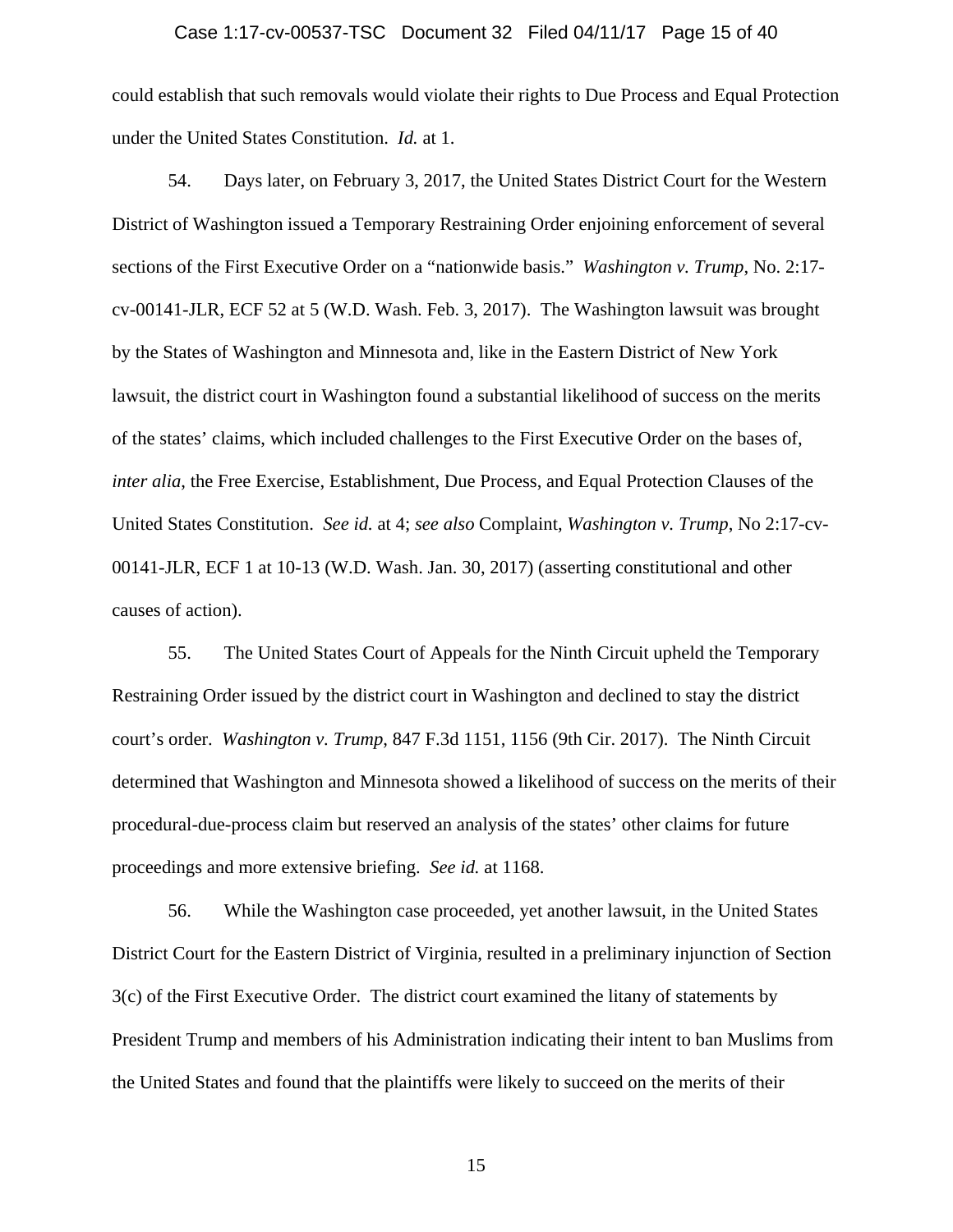# Case 1:17-cv-00537-TSC Document 32 Filed 04/11/17 Page 16 of 40

Establishment Clause claims. *See Aziz v. Trump*, No. 1:17-cv-00116-LMB-TCB, ECF 111 at 7- 9, 20 (E.D. Va. Feb. 13, 2017).

57. In response to the ruling by the Ninth Circuit Court of Appeals, the President signaled his apparent intent to continue litigation over the First Executive Order, tweeting: "SEE YOU IN COURT, THE SECURITY OF OUR NATION IS AT STAKE!"<sup>27</sup> Yet just one week after the decision, DOJ informed the Ninth Circuit that the President intended to rescind the First Executive Order and replace it with a "new *substantially revised* Executive Order to eliminate what the panel erroneously thought were constitutional concerns." Defendants-Appellants' Supplemental Brief on En Banc Consideration, *Washington v. Trump*, No. 17:35105, ECF 154 at 4 (9th Cir. Feb. 16, 2017) (emphasis added).

## **F. The Administration Contradicted Its Representations to the Ninth Circuit Court of Appeals.**

58. Despite DOJ's representation to the Ninth Circuit Court of Appeals that the President would "rescind" the First Executive Order and issue an updated order, White House Press Secretary Sean Spicer told reporters at a February 21 press conference that President Trump would *not* rescind the First Executive Order.<sup>28</sup> Instead, Spicer continued, the First Executive Order would be "updated."29

59. The next day, Stephen Miller, a White House Senior Policy Advisor, said in an interview with Fox News that the planned revised executive order would include "mostly minor

28 Matthew Nussbaum, Josh Gerstein, & Christiano Lima, *White House creates confusion about future of Trump's travel ban*, POLITICO, (Feb. 21, 2017), http://www.politico.com/story/2017/02/trump-travel-ban-confusion-235241, Weiner Declaration at Ex. 71.

 $\overline{\phantom{a}}$ <sup>27</sup> Donald J. Trump (@realDonaldTrump), TWITTER (Feb. 9, 2017, 3:35 PM), https://twitter.com/realdonaldtrump/status/829836231802515457, Weiner Declaration at Ex. 22 (capitalization included in original).

<sup>29</sup> *Id.*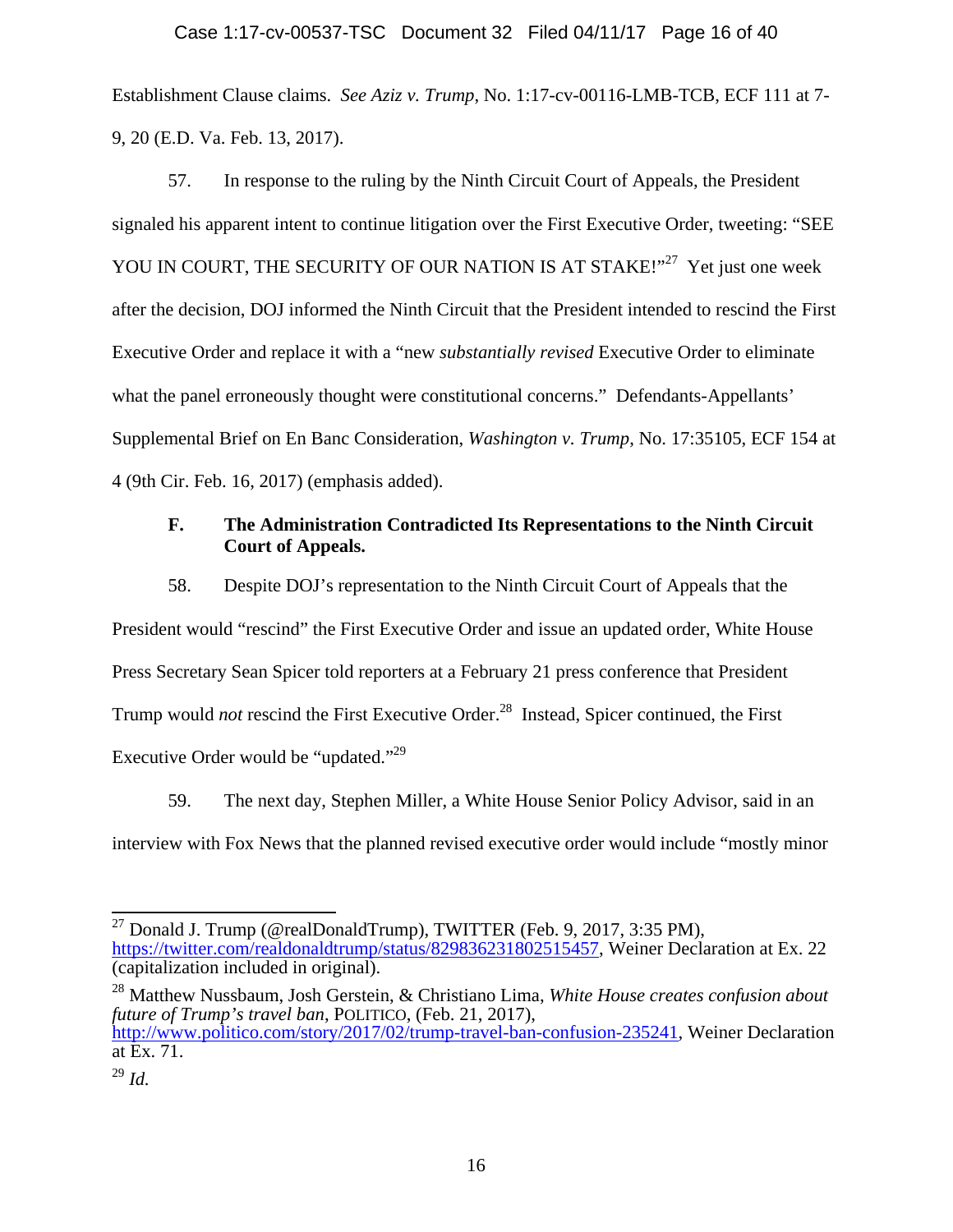# Case 1:17-cv-00537-TSC Document 32 Filed 04/11/17 Page 17 of 40

technical differences" but that "[f]undamentally, you're still going to have the *same basic policy outcome for the country*."<sup>30</sup>

60. Like the February 21 statement by Mr. Spicer, Mr. Miller's statement contradicted DOJ's representations to the Ninth Circuit Court of Appeals, which stated that the new executive order would be "substantially revised."

61. The contradictory statements from the Administration and its attorneys regarding whether the President would rescind the First Executive Order and whether the Replacement Executive Order would be "substantially revised" was noted by the court in the lawsuit proceeding in the Western District of Washington. *Ali v. Trump*, No. C17-0135JLR, ECF 49 at 3 (W.D. Wash. Mar. 3, 2017).

62. The Administration's doublespeak confirms its intention to satisfy the courts by claiming to "revoke" and "revise" the First Executive Order, while simultaneously championing its "same basic policy" of banning Muslims from the United States.

# **G. Lack of Justification for the Executive Orders**

63. On February 24, the Associated Press obtained a DHS report prepared at the request of the Acting Under Secretary for Intelligence and Analysis.<sup>31</sup> The report, entitled "Citizenship Likely an Unreliable Indicator of Terrorist Threat to the United States," analyzed the terrorist threats posed by the seven countries targeted by the First Executive Order.<sup>32</sup>

 $\overline{a}$ 30 Matt Zapotosky, *A new travel ban with 'mostly minor technical differences'? That probably won't cut it, analysts say*, WASH. POST (Feb. 22, 2017),

https://www.washingtonpost.com/world/national-security/a-new-travel-ban-with-mostly-minortechnical-differences-that-probably-wont-cut-it-analysts-say/2017/02/22/8ae9d7e6-f918-11e6 bf01-d47f8cf9b643\_story.html?utm\_term=.4b2c8de99d5f, Weiner Declaration at Ex. 2. (emphasis added).

<sup>31</sup> Rick Jervis, *DHS memo contradicts threats cited by Trump's travel ban*, USA TODAY (Feb. 24, 2017, 7:09 PM), http://www.usatoday.com/story/news/2017/02/24/dhs-memo-contradicttravel-ban-trump/98374184/, Weiner Declaration at Ex. 72.

<sup>32</sup> *See id.*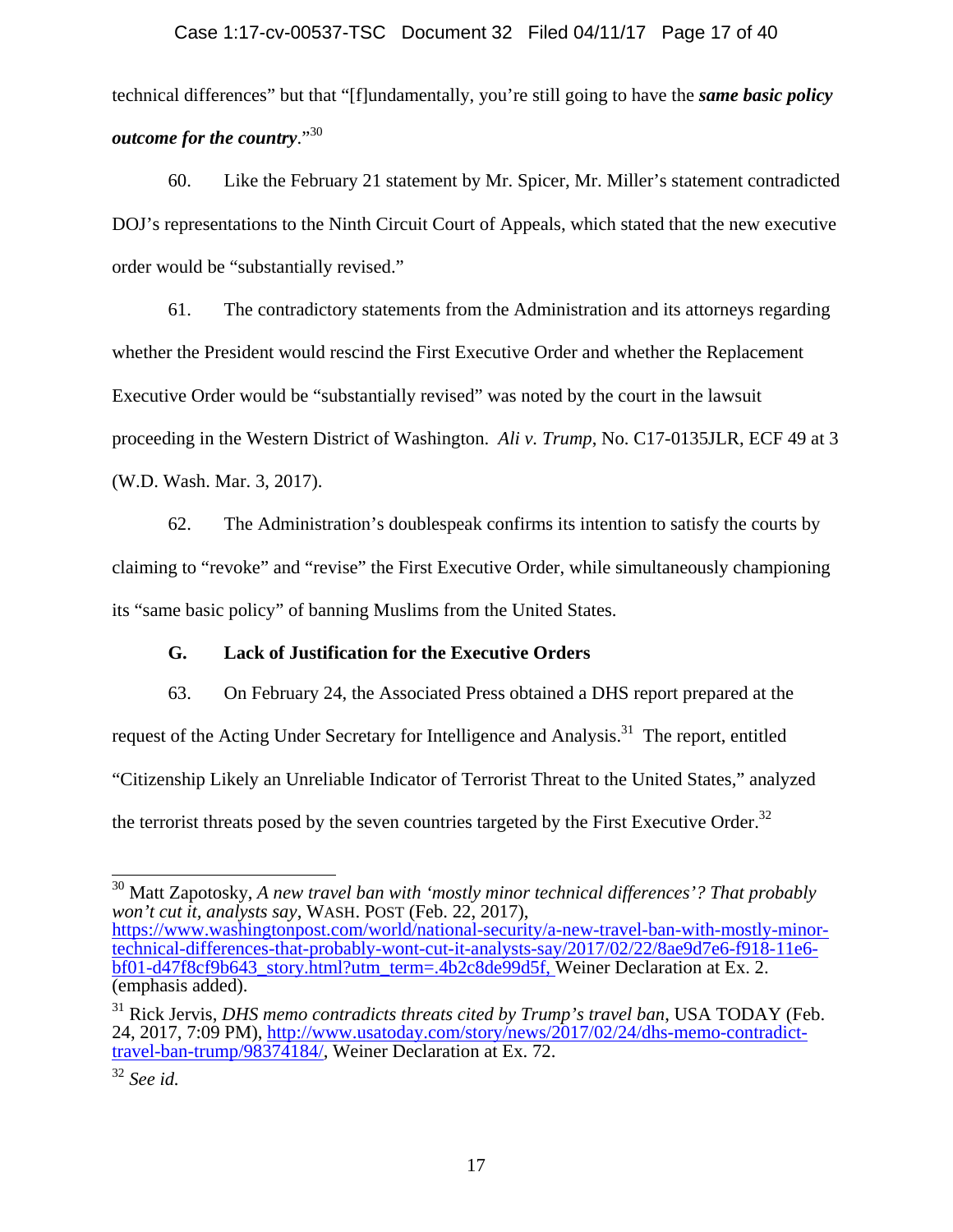#### Case 1:17-cv-00537-TSC Document 32 Filed 04/11/17 Page 18 of 40

64. Even though the First Executive Order purported to "Protect[] the Nation from Foreign Terrorist Entry," one of the DHS report's key findings is that "country of citizenship is unlikely to be a reliable indicator of potential terrorist activity."<sup>33</sup> As support for this finding, the report explains that "Citizens of Countries Affected by [the First Executive Order are] Rarely Implicated in US-Based Terrorism," and that "Few of the Impacted Countries Have Terrorist Groups that Threaten the West."<sup>34</sup> The report stated that since the beginning of the Syrian conflict in 2011, 82 primarily U.S.-based individuals either died in the pursuit of or were convicted of terrorism-related federal offenses inspired by a foreign terrorist organization.<sup>35</sup> Of these 82 individuals, slightly more than half were native-born United States citizens, with the rest coming from 26 different countries, including some—but not all—of the countries designated by the First Executive Order, and many other countries besides.<sup>36</sup> The report also explains that nationals of the seven designated countries already have relatively limited access to the United States.<sup>37</sup>

65. Additionally, even though the First Executive Order required the Secretary of Homeland Security to review and report whether foreign states were providing sufficient information for the United States government to adjudicate visa decisions,<sup>38</sup> the First Executive Order—and now the revised Executive Order, as well—banned entry of nationals of the designated Muslim-majority countries *before* that review had even been conducted.

- <sup>35</sup> *Id.*
- <sup>36</sup> *Id.*
- $^{37}$  *Id.*

 $\overline{\phantom{a}}$ <sup>33</sup> *Id.*

<sup>34</sup> *Id.*

 $38$  82 Fed. Reg. 8977 (Jan. 27, 2017) § 3(a), (b).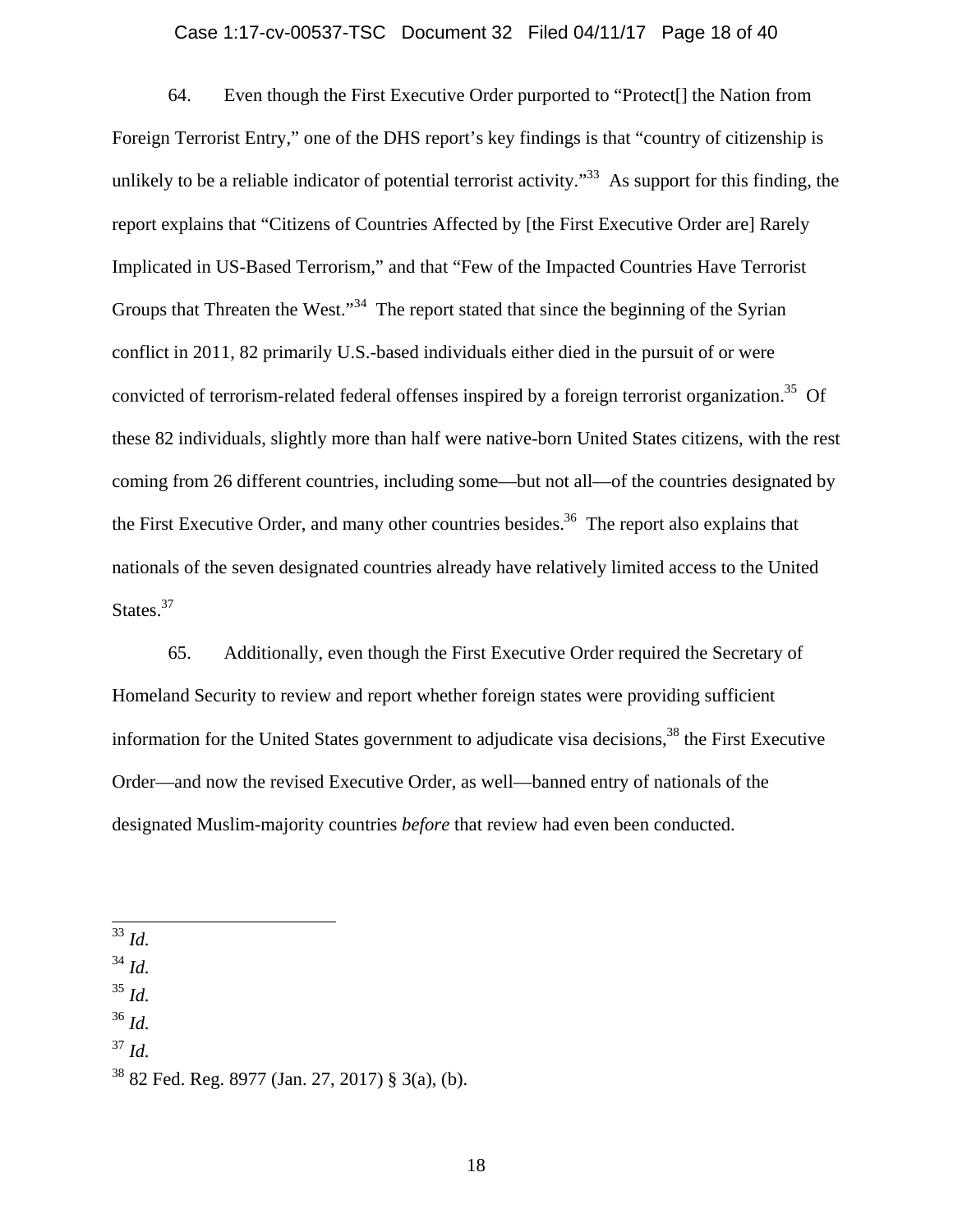### **H. The Replacement Executive Order**

66. On March 6, 2017, President Trump issued a new executive order under the same name as the First Executive Order. The new executive order replaces the First Executive Order (hereinafter "Replacement Executive Order") and includes some differences. Namely, it removes Iraq from the list of countries whose nationals are banned, but subjects Iraqis to specific enhanced vetting requirements in order to travel to the United States. It further announces intent that other potential entrants be subject to increased, "rigorous" vetting before being admitted to the United States.<sup>39</sup> The Replacement Executive Order also creates exceptions to the travel restriction for legal permanent residents and people who held visas as of March 16, 2017. And finally, the Replacement Executive Order eliminates the priority for refugees of minority religions, but it maintains the First Executive Order's restriction on the total number of refugees permitted into the United States. Just as Mr. Miller predicted, aside from these and other minor differences, the Replacement Executive Order has the "same basic policy outcome" envisioned by the first and continues to implement President Trump's promise—a "Muslim ban." Like its predecessor, the Replacement Executive Order references "acts of gender-based violence against women, including so-called 'honor killings."<sup>40</sup>

67. On March 15, 2017, the United States District Court for the District of Hawai'i issued a nationwide temporary restraining order against enforcement of Sections 2 and 6 of the Replacement Executive Order. *Hawai'i v. Trump*, No. 1:17-00050-DKW-KSC, ECF 219 at 2, 42-43 (D. Haw. Mar. 15, 2017). The next day, the United States District Court for the District of Maryland issued a preliminary injunction against enforcement of Section 2(c) of the Replacement Executive Order (the provision restricting travel to the United States by nationals

 $\overline{\phantom{a}}$ 

<sup>39 82</sup> Fed. Reg. 13209 (March 6, 2017) § 5.

<sup>40</sup> *See generally* Declaration of Professor Lila Abu-Lughod.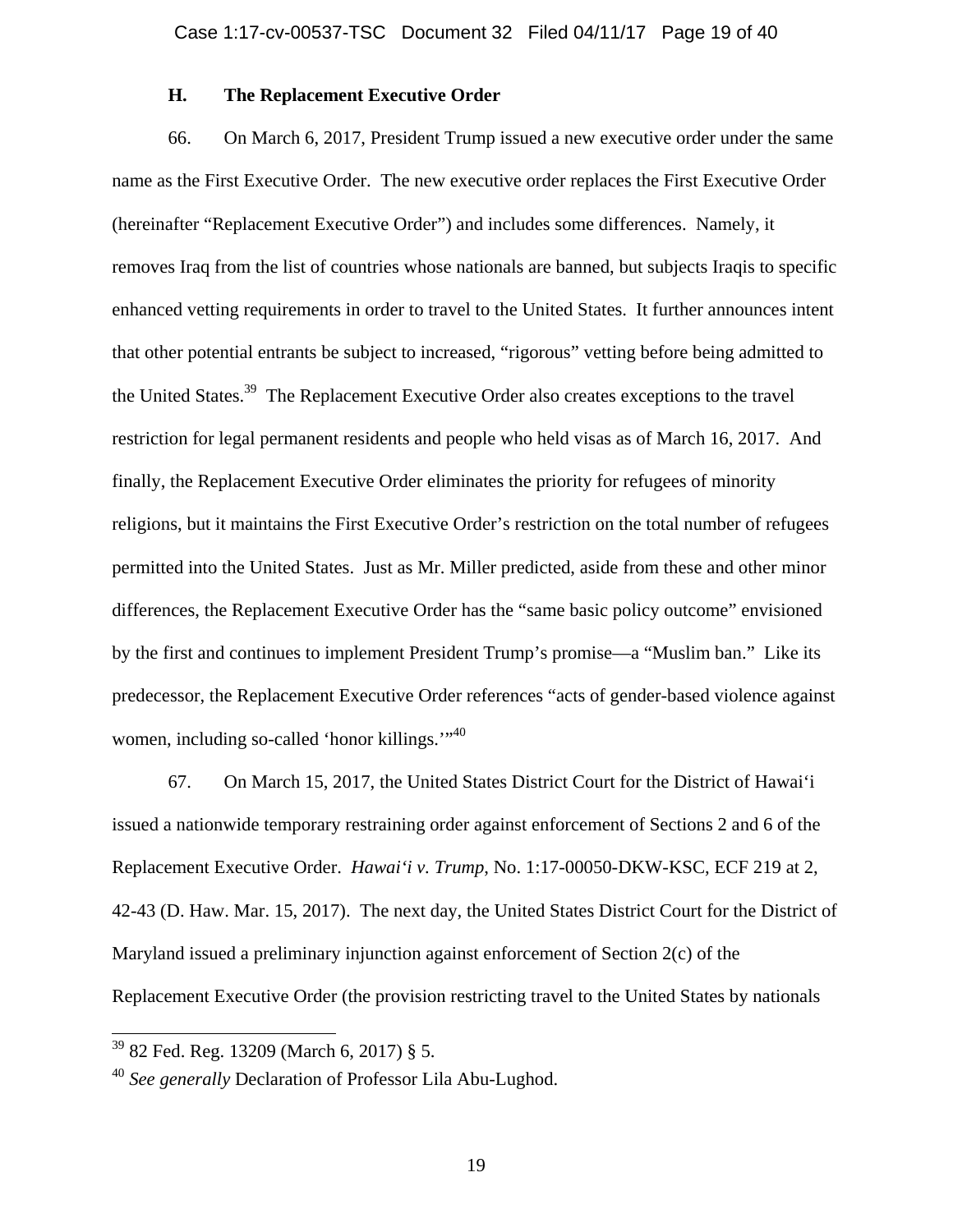of Iran, Syria, Yemen, Sudan, Libya, and Somalia). *IRAP v. Trump*, No. 8:17-cv-00361-TDC, ECF149, at 2, 40-43 (D. Md. Mar. 16, 2017).

73. Speaking at a rally in Nashville, Tennessee, on the same day that the Hawai'i Court issued its ruling, President Trump called the ruling "terrible."<sup>41</sup> He continued, stating that the Replacement Executive Order was a "watered-down version of the first one" and that he thinks "we ought to go back to the first one and go all the way." $42$ 

### **I. State Department's Implementation of the Replacement Executive Order**

74. On March 6, 2017, simultaneous with the release of the Replacement Executive Order, President Trump signed a memorandum to the Secretary of State, the Attorney General, and the Secretary of Homeland Security (the "Presidential Memorandum").

75. Section 2 of the Presidential Memorandum states: "The Secretary of State and the Secretary of Homeland Security, in consultation with the Attorney General, shall, as permitted by law, implement protocols and procedures as soon as practicable that in their judgment will enhance the screening and vetting of applications for visas and all other immigration benefits, so as to increase the safety and security of the American people."

76. Secretary of State Rex Tillerson issued a cable on March 17, 2017 to all U.S. diplomatic and consular posts worldwide, which purports to "provide[] guidance for implementing section 2 of the Presidential Memorandum." This cable was also intended "to supplement the initiatives set out in the E.O. [Replacement Executive Order] (other than section  $2)$ ."

 $\overline{a}$ <sup>41</sup> Matt Zapatosky, et al., *Federal judge in Hawaii freezes President Trump's new entry ban,*<br>WASHINGTON POST (Mar. 16, 2017), <u>https://www.washingtonpost.com/local/social-</u> issues/lawyers-face-off-on-trump-travel-ban-in-md-court-wednesdaymorning/2017/03/14/b2d24636-090c-11e7-93dc-00f9bdd74ed1\_story.html, Weiner Declaration at Ex. 75.

<sup>42</sup> *Id.*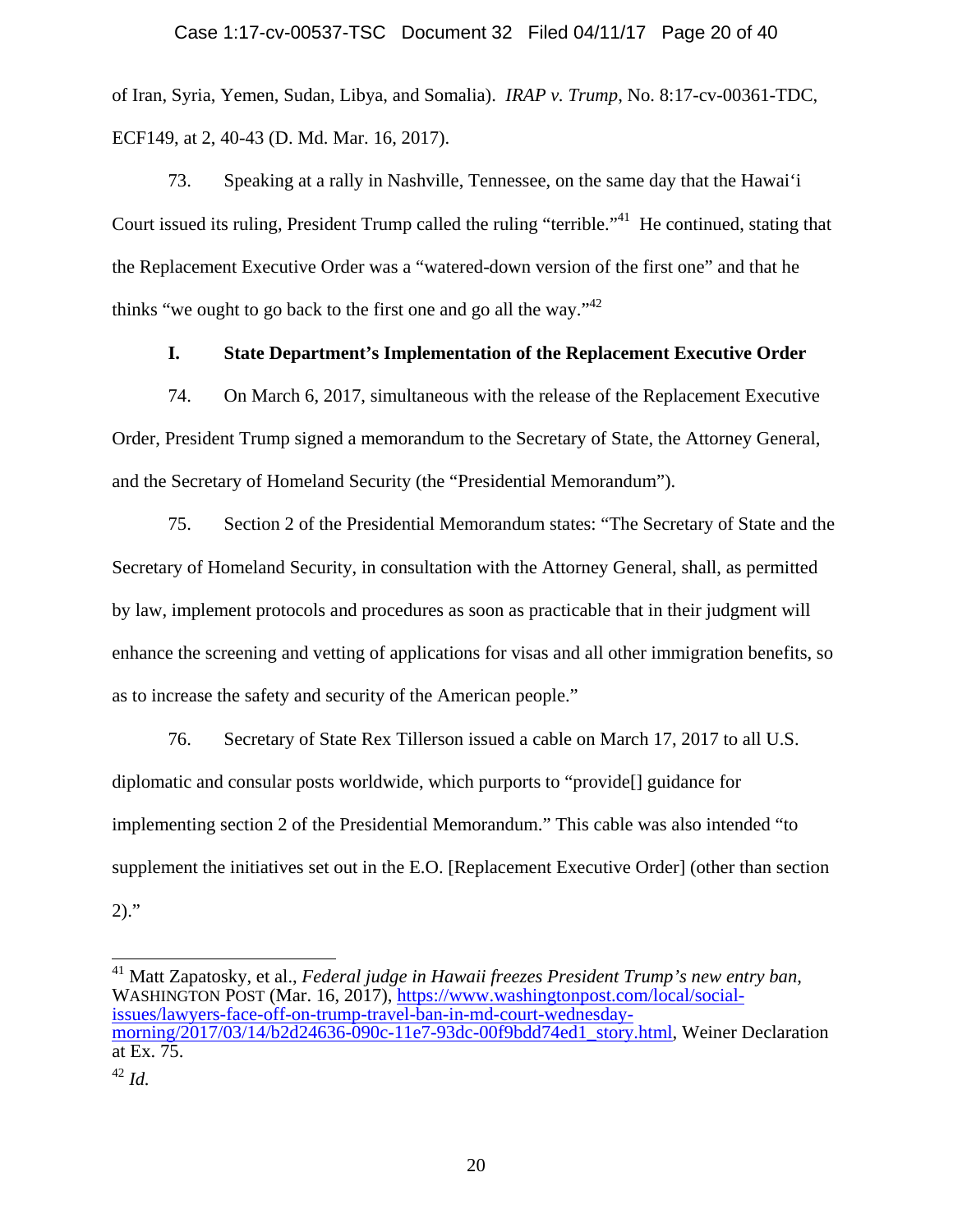#### Case 1:17-cv-00537-TSC Document 32 Filed 04/11/17 Page 21 of 40

77. Secretary Tillerson's March 17 cable stated: "The E.O. [Replacement Executive Order] and Presidential Memorandum highlight the critical importance of maintaining extra vigilance in the conduct of our work and continuing to increase scrutiny of visa applicants for potential security and non-security related ineligibilities." This cable advised consular officials that they "should not hesitate" to refuse visa applications "presenting security concerns" while they "explore all available local leads," or to "take other precautionary actions."

78. Secretary Tillerson's March 17 cable directed consular chiefs to convene working groups to develop a list of criteria identifying visa applicant populations warranting increased scrutiny.

79. Secretary Tillerson's March 17 cable noted that "the Presidential Memorandum and Sections  $1(g)$  and Section 4 of the E.O. [Replacement Executive Order] contemplate additional screening for Iraqi nationals in addition to the robust vetting already in place." To that end, Secretary Tillerson's cable directed consular officials, to "submit a Donkey Security Advisory Opinion" for Iraqi nationals applying with an Iraqi passport if the applicant "was ever present in a territory at the time it was controlled by ISIS [the Islamic State of Iraq and Syria]." A Security Advisory Opinion request initiates an interagency review of information about the applicant to determine whether he or she should be issued a visa.

80. Upon information and belief, these instructions from the State Department have caused and will continue to cause unusual, highly burdensome, and lengthy delays in the adjudication of visa applications by people from Muslim-majority countries.

### **D. Effects of the Executive Orders on Plaintiffs**

## **i. UMAA**

75. After the First Executive Order was issued, UMAA was forced to cancel an event that it had planned and to issue refunds for tickets that it had sold for the event. Specifically,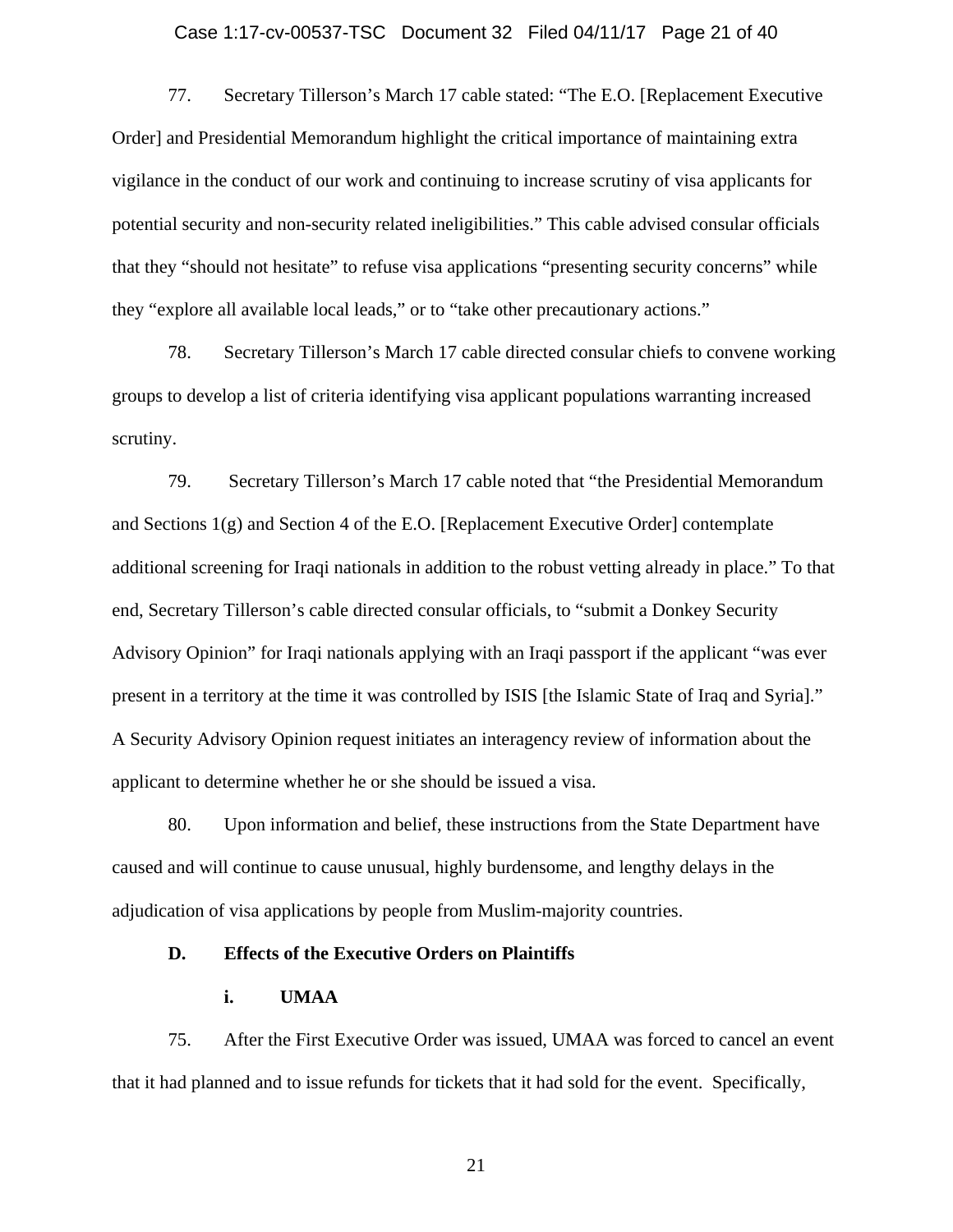#### Case 1:17-cv-00537-TSC Document 32 Filed 04/11/17 Page 22 of 40

UMAA had arranged for a renowned Shi'a eulogy reciter, Basem Nameliti, an Iranian national, to visit the United States for an event in Dearborn, Michigan, on February 4, 2017, commemorating the birthday of the granddaughter of the Prophet Muhammad. Mr. Nameliti uses the professional name Basim Karbalaei (hereinafter "Mr. Karbalaei"). UMAA had invited Mr. Karbalaei to speak at the February 4th event on April 20, 2016. In the months and weeks leading up to February 4, UMAA heavily publicized the event among its members and sold approximately 2,200 tickets at \$30 each.

76. After the issuance of the First Executive Order, Mr. Karbalaei had received his United States travel visa. Because of the First Executive Order, however, his visa was revoked and he was prohibited from traveling to the United States. UMAA was thus forced to cancel the event and provide refunds to people who had purchased tickets. Providing these refunds cost UMAA over \$15,000. Instead of the originally planned event, UMAA organized a "No Ban, No Wall" rally at the same venue in Dearborn, Michigan, in order to bring members of the community together in opposition to the First Executive Order.

77. The Replacement Executive Order harms UMAA and its members because it effectively prevents or severely restricts UMAA from bringing Shi'a clergy to the United States to speak at its 2017 national convention and other events. As a consequence, the Replacement Executive Order restricts American Shi'a Muslims' access to many of the learned figures of their faith, and it harms UMAA's ability to attract paying attendees to its events. Moreover, the Replacement Executive Order's purported limitations fail to mitigate this harm.

78. The Replacement Executive Order places UMAA in a position where it is effectively unable to invite speakers to its upcoming national convention, from June 30 to July 3, 2017, in Bethesda, Maryland, and other future events.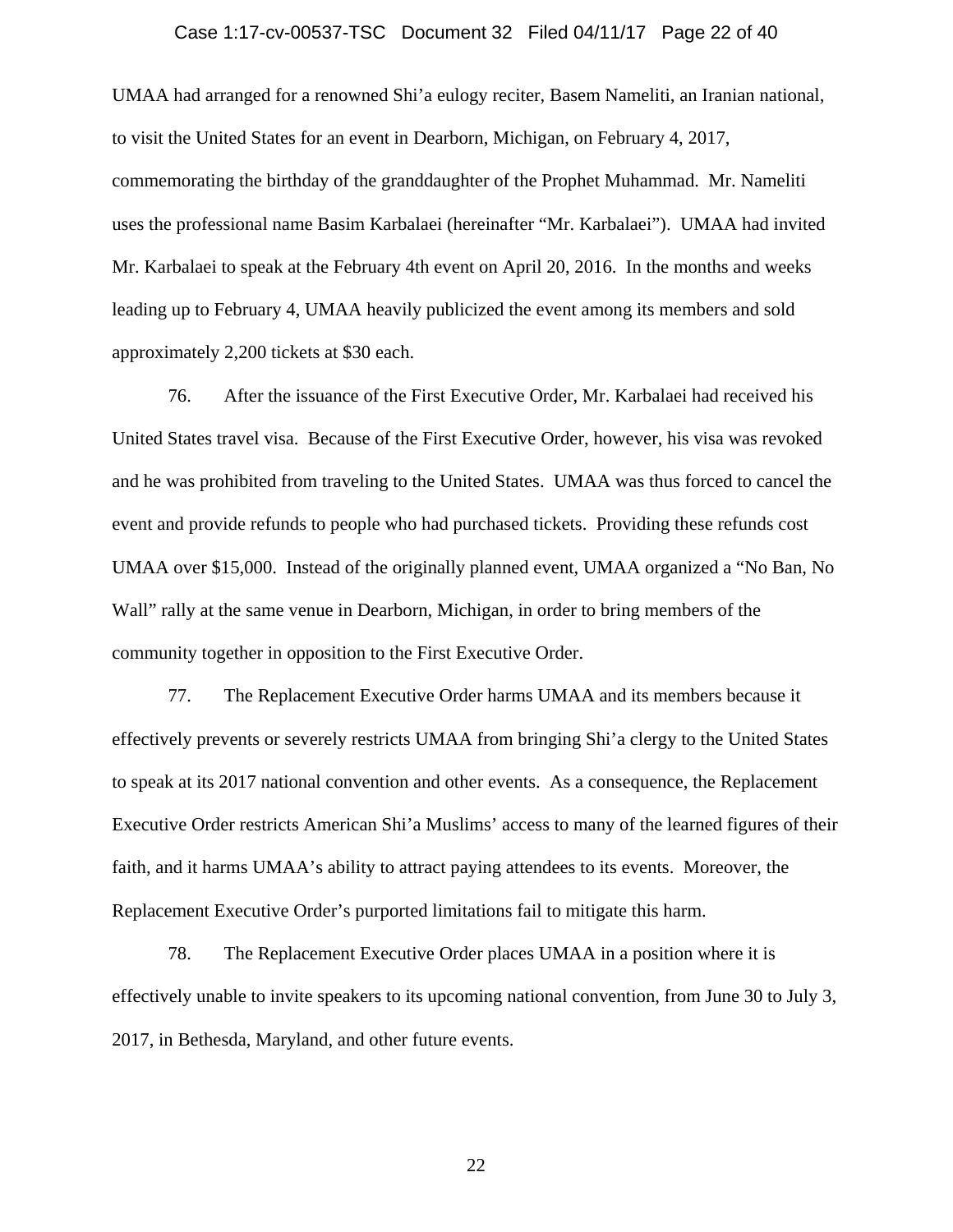#### Case 1:17-cv-00537-TSC Document 32 Filed 04/11/17 Page 23 of 40

79. For example, UMAA is unable to bring Mr. Karbalaei to the United States to speak at future events because his travel visa has expired. After the Ninth Circuit left in place the district court's preliminary injunction of the First Executive Order, UMAA invited Mr. Karbalaei to its 2017 national convention, for which he requires a new travel visa. Although Mr. Karbalaei wants to attend and speak at the convention, he is unable to secure a visa because of the Replacement Executive Order, and thus UMAA will again be unable to bring him to the United States to speak to its members.

80. Inability to secure speakers has also harmed UMAA's ability to advertise and draw attendees to its events. For example, in previous years, UMAA has advertised its national convention by providing prospective attendees with an advance schedule of speakers that includes the foreign speakers it has invited. This year, UMAA has been unable to advertise its event to include Iranian and Iraqi speakers because of the Executive Orders. And since these foreign speakers are one of the primary attractions for the national convention, the Replacement Executive Order significantly harms UMAA's ability to attract attendees.

81. The Replacement Executive Order also harms UMAA's members because they cannot receive the teachings of their religion's most important scholars.

82. Even though the Replacement Executive Order purports to allow case-by-case waivers for certain individuals, because it applies to *all* Iranian nationals and because there is no guarantee that any particular applicant will be granted a waiver, UMAA cannot determine which speakers to invite to its convention and other events because it does not know which speakers would be granted waivers.

83. Because the scholars whom UMAA would invite to its convention are popular figures with multiple engagements, it is not practicable for UMAA to wait 90 days from the Replacement Executive Order's effective date of March 16 before inviting Iranian speakers.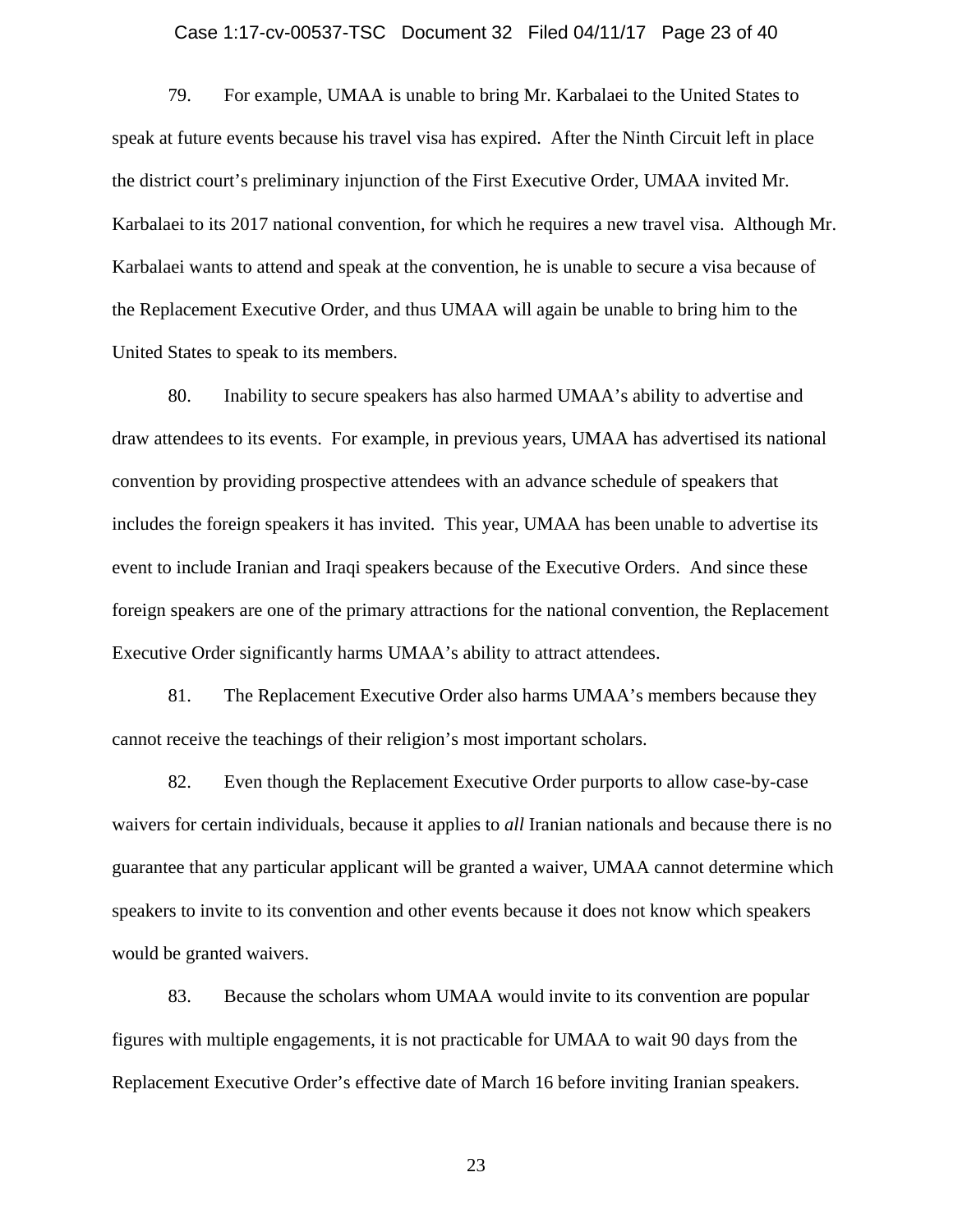#### Case 1:17-cv-00537-TSC Document 32 Filed 04/11/17 Page 24 of 40

Ninety days from the effective date would be on or about June 12, 2017—less than three weeks from the start of UMAA's national convention—an insufficient amount of time to negotiate with and secure speakers and apply for and obtain their visas.

84. The extreme vetting to which Iraqis are subjected under the Replacement Executive Order also raises a substantial risk that Iraqi invitees would be unable to obtain visas in time to attend the convention. For these reasons, UMAA also cannot advertise particular speakers ahead of time and thus is prevented from attracting paying attendees to its events.

85. Accordingly, because the Replacement Executive Order effectively prevents UMAA from securing speakers from Iraq and Iran for its national convention and effectively prevents UMAA's members from receiving the teachings of their religion's most important clergy, UMAA seeks immediate relief from this Court.

86. In addition to preventing UMAA's members from receiving the teachings of foreign Shi'a scholars, the Replacement Executive Order prevents UMAA's members living in the United States on single-entry visas from visiting Shi'a Islam's holy sites in Iran, Iraq, and Syria, and from making the Hajj, the annual pilgrimage to Mecca, a sacred rite for all Muslims.

87. Moreover, UMAA's members with family living in countries targeted by the Replacement Executive Order are harmed because it prevents them from bringing their relatives to the United States as visitors or immigrants. Many of UMAA's members are U.S. citizens or lawful permanent residents of the United States with pending or approved petitions for their relatives, who are nationals of the seven targeted countries, to obtain immigrant visas to come to the United States. Due to the Replacement Executive Order, these relatives will either be barred from obtaining visas and entering the United States, or they will face highly burdensome hurdles to obtaining visas and entering the United States.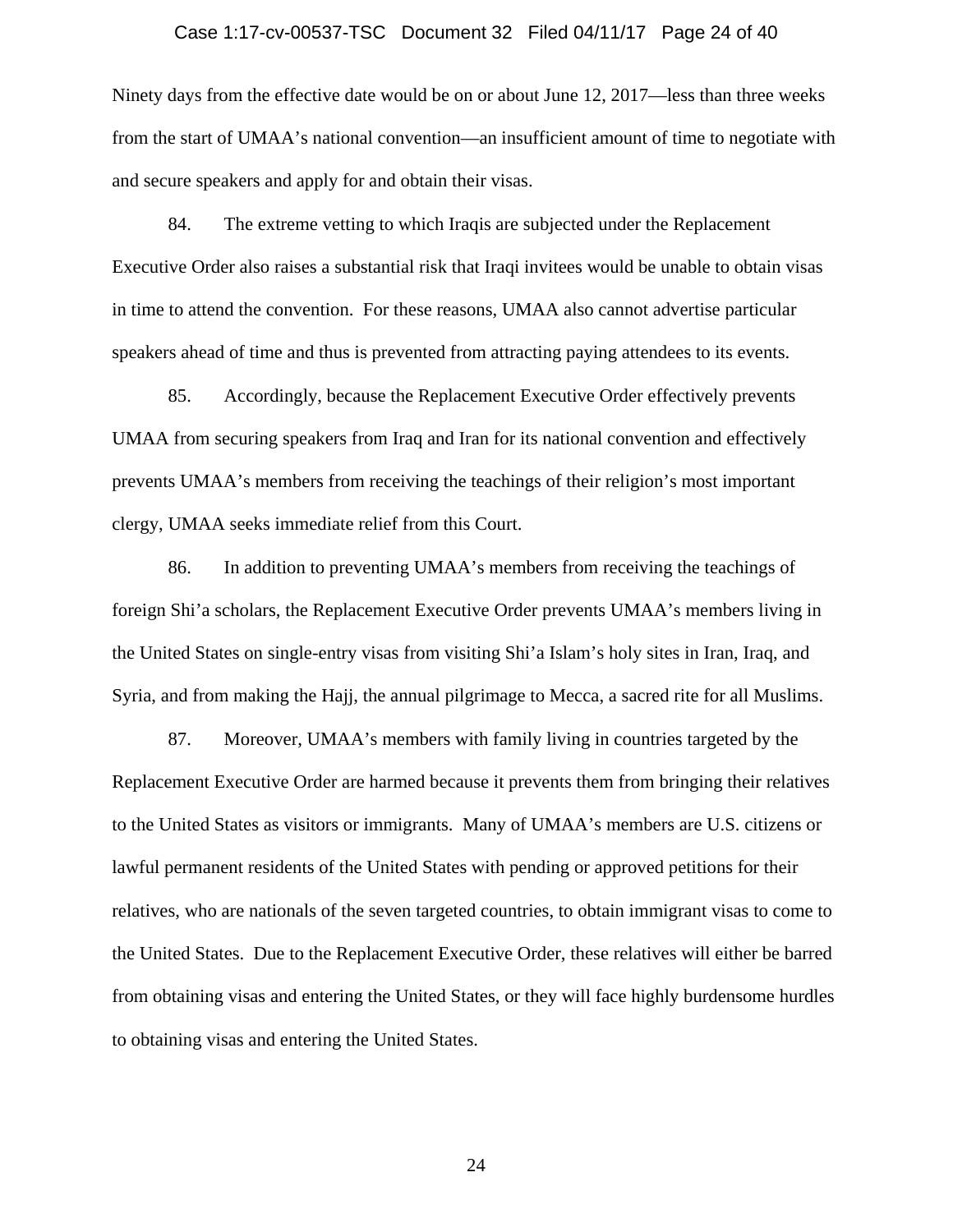#### Case 1:17-cv-00537-TSC Document 32 Filed 04/11/17 Page 25 of 40

88. The Replacement Executive Order also harms UMAA's members because it includes language and categorical discrimination that stereotypes and condemns their religion. For UMAA members from one of the seven impacted counties, the Replacement Executive Order also harms them because of its categorical discrimination that stereotypes and condemns them because of their national origin.

89. The Replacement Executive Order does provide for discretionary "case-by-case waivers" for individuals seeking admission to the United States who can demonstrate to consular officials that their admission would be "in the national interest."43 Regardless of whether UMAA's individual members or their relatives abroad may be entitled to case-by-case waivers under the Replacement Executive Order, it still impermissibly subjects them to disparate treatment and additional procedural hurdles on the basis of their national origin or religion. Even if some waivers are ultimately granted, the waiver provision imposes significant barriers to entry and subjects applicants to the requirement that they demonstrate to the satisfaction of consular officials that their entry is in the national interest.

90. UMAA seeks relief on behalf of its members because these harms are germane to UMAA's purpose of facilitating the religious, social, and political lives of American Shi'a Muslims. Because the declaratory and injunctive relief sought by UMAA in this case would also afford relief to its members, participation of any individual members would not be necessary for UMAA to obtain the relief it seeks. Although sections 2 and 6 of the Replacement Executive Order are currently enjoined by the courts, sections 4 and 5 are not enjoined. In addition, no permanent injunction has been issued even against sections 2 and 6. The existing injunctions are only preliminary, and, importantly, are currently pending on appeal. Should the courts of appeal

 $\overline{\phantom{a}}$ 

 $4382$  Fed. Reg. 13209 (March 6, 2017) § 3(c)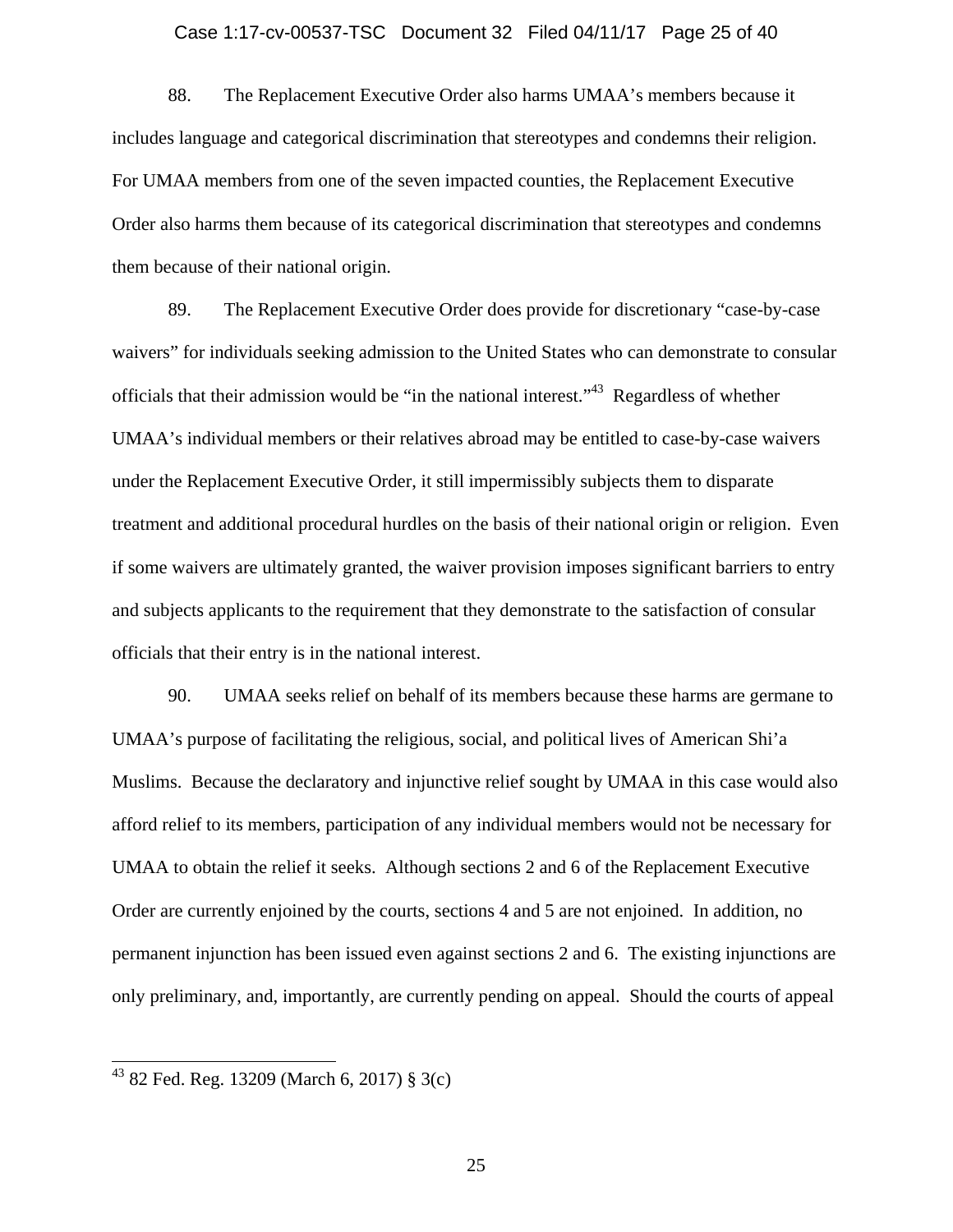#### Case 1:17-cv-00537-TSC Document 32 Filed 04/11/17 Page 26 of 40

in other circuits vacate these injunctions, UMAA and its members would then face immediate threats to their rights under section 2, in addition to the harms they now suffer under sections 4 and 5. The chaos and uncertainty caused by both Executive Orders create a separate difficulty for the organization's attempts to secure speakers for its convention, because the organization and potential speakers do not know whether the Replacement Executive Order's travel restrictions will be reinstated. UMAA's members have also faced extraordinary delays in processing for visa applications for family members due to confusion among consular officials.

#### **ii. The Does**

91. As with the First Executive Order, the Replacement Executive Order includes Yemen as one of the countries whose nationals are subject to the travel ban.<sup>44</sup> The Does' sons are nationals and citizens of Yemen.

92. Both the First Executive Order and the Replacement Executive Order, as well as efforts to implement those Orders, have caused significant delays in the adjudication of the Doe sons' visa applications.

93. In or about mid-December 2016, before the First Executive Order was issued, the Does' lawyer was notified that the Does' sons, who were then living in Yemen, had been scheduled for an interview in Djibouti approximately nine days later as part of the adjudication of their visa applications. Because it is very difficult and time consuming to travel from Yemen to Djibouti, the Doe sons missed their appointments in Djibouti.

94. Over the past three to four months, the Does' lawyer made numerous unsuccessful attempts to reschedule the boys' interviews. Her emails to the State Department and to the U.S. embassy in Djibouti were repeatedly ignored.

 $\overline{\phantom{a}}$ 

<sup>44</sup> *See* 82 Fed. Reg. 13209 (March 6, 2017) § 1(e)(vi).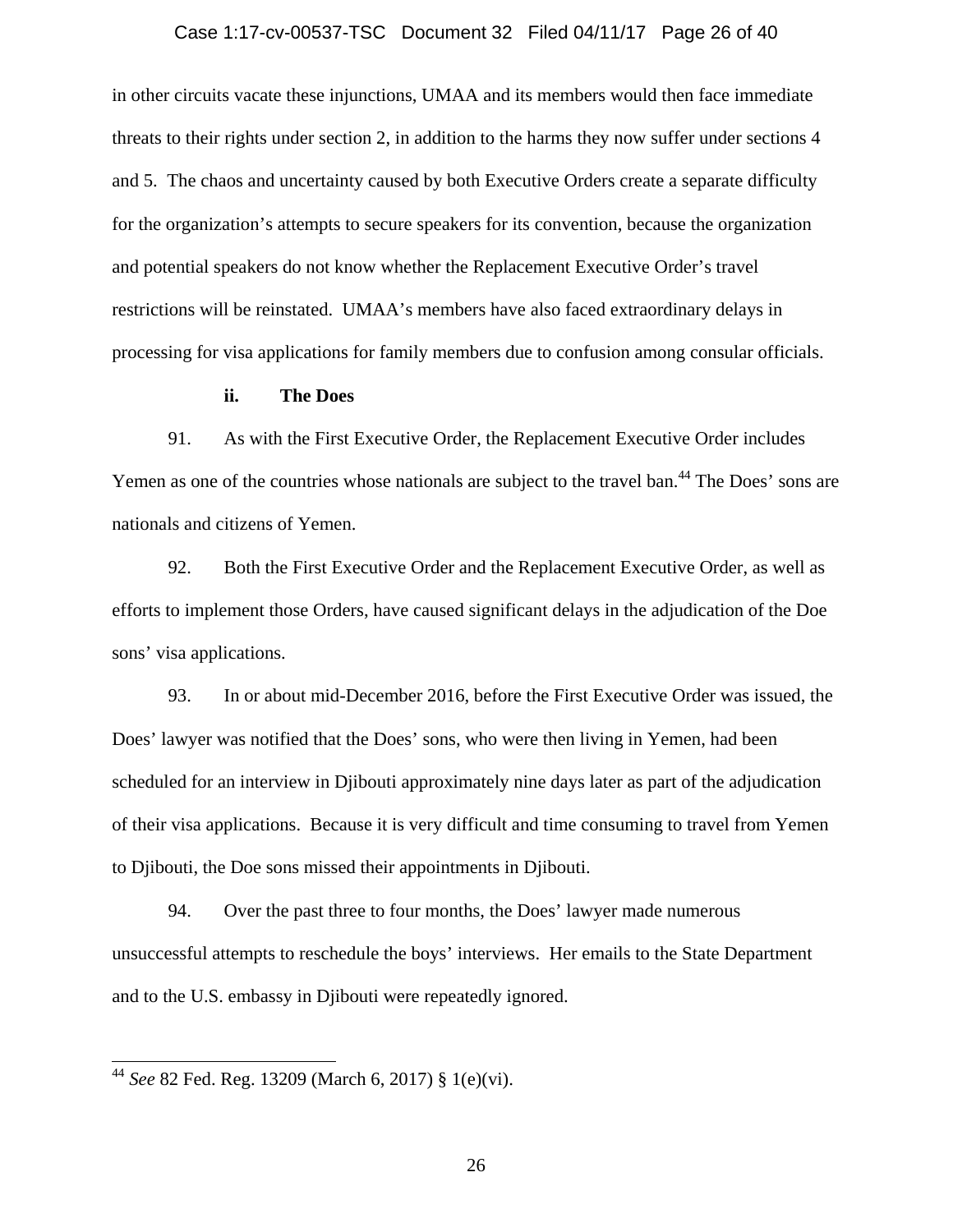#### Case 1:17-cv-00537-TSC Document 32 Filed 04/11/17 Page 27 of 40

95. When President Trump issued the First Executive Order, the boys were living outside Yemen, in proximity to Djibouti, while their lawyer attempted to reschedule the interview. After the boys had been living outside of Yemen for about a month, the family could no longer afford to subsidize the boys' stay, and they returned to Yemen.

96. After the boys returned to Yemen in early February 2017, the First Executive Order was enjoined by the district court in Washington.

97. The boys stayed in Yemen until mid-March 2017. They moved from place to place in Yemen in order to escape bombings and other violence. They were not able to attend school.

98. In mid-March 2017, the boys traveled to Djibouti to escape the violence in Yemen and waited for their consular interviews to be scheduled. In order to facilitate the scheduling of a consular interview, the boys attended a medical exam in Djibouti on or about March 15, 2017.

99. On or about April 5, 2017, after numerous unanswered attempts by the Does' lawyer to seek information regarding the next steps in the adjudication process, the consular section chief of the U.S. embassy in Djibouti notified the boys' lawyer that for all visa applicants age 16 and under, a guardian must be present at the interview. The section chief stated that the guardian must have a U.S. travel document and must have a notarized letter from the sponsoring parent. The consular chief stated that the purpose of this requirement is to ensure that the sponsoring parent does not "abdicat[e] their responsibility to come to Djibouti to retrieve their own children as is their own parental responsibility."

100. The requirement articulated by the consular section chief on April 5 is not disclosed on any public government websites. The section chief stated to the Does' lawyer: "we make no mention of [this requirement] on our public facing sites."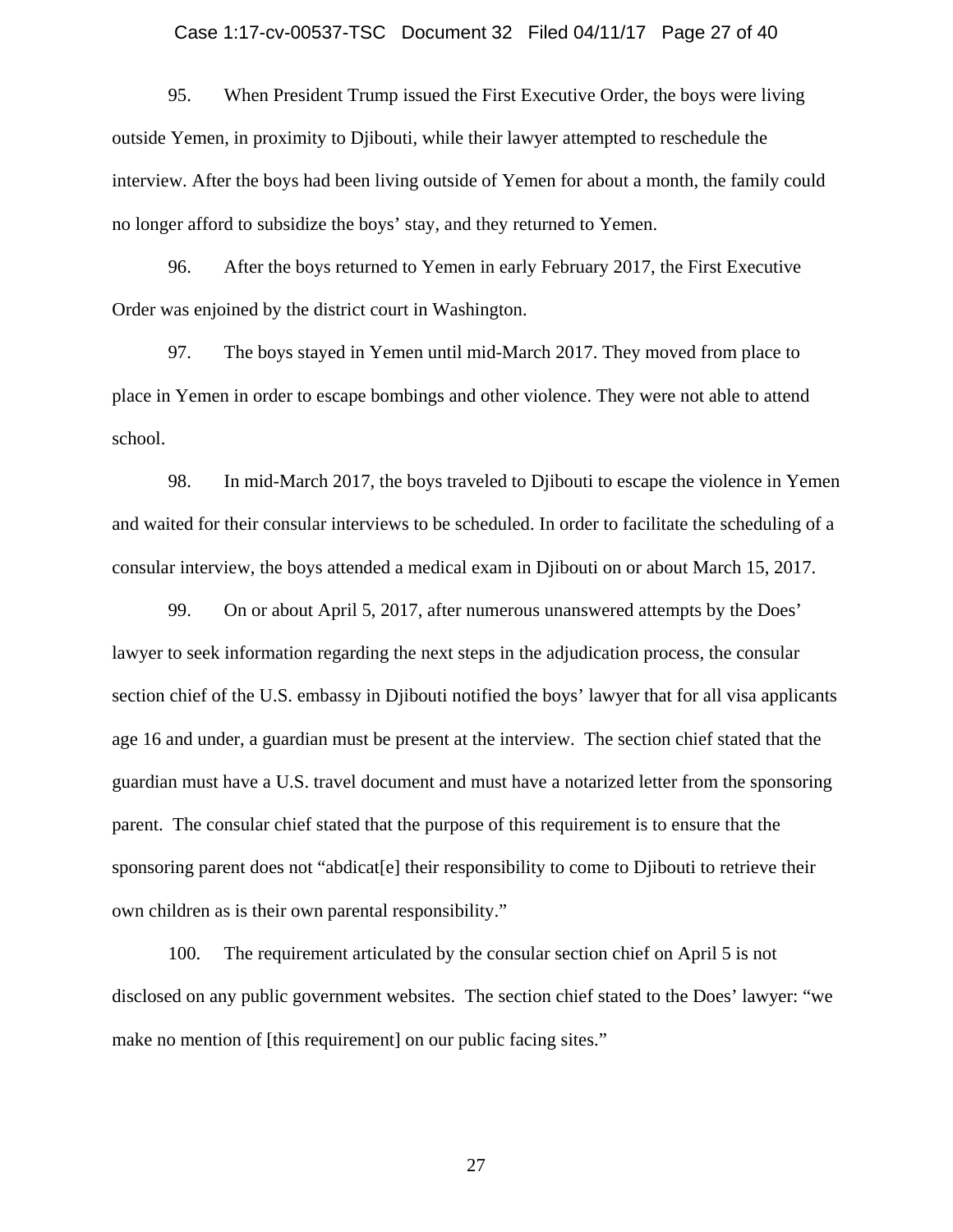#### Case 1:17-cv-00537-TSC Document 32 Filed 04/11/17 Page 28 of 40

101. Upon information and belief, the delay in adjudicating the Doe sons' visa applications and the imposition of new, unpublished and highly burdensome requirements for those applications are the result of the two executive orders, and the additional scrutiny ordered by Secretary of State Tillerson, applying the mandates of the Replacement Executive Order.

102. On or about April 5, 2017, the U.S. embassy in Djibouti finally scheduled the boys' interviews. These interviews took place on April 9, 2017, and the Doe sons' visa applications were approved on that date. However, the Doe sons' visas have not yet been printed or issued.

103. The Doe sons have not yet received their visas to enter the United States, and the section chief of the U.S. embassy in Djibouti has declined to provide a timeframe within which the visas will be issued. Unless Section 2 of the Replacement Executive Order remains enjoined, the boys will be barred from receiving the visas, and they will be barred from entering the United States.

111. Until they receive their visas and are able to enter to the United States, the Does' sons are also subject to the increased scrutiny or "extreme vetting" imposed by Section 5 of the Replacement Executive Order.

112. The Does have not seen their two sons in over 800 days. They remain in fear for their children's lives and wish to bring them to the United States where they can be safe and so that their family can be together.

113. The Replacement Executive Order harms the Does because its enforcement renders them unable to bring their two children to the United States from Yemen and because it conveys a message to the Does that they and their religion are disfavored in the United States.

114. The Replacement Executive Order does provide for discretionary "case-by-case waivers" for individuals seeking admission to the United States who can demonstrate to consular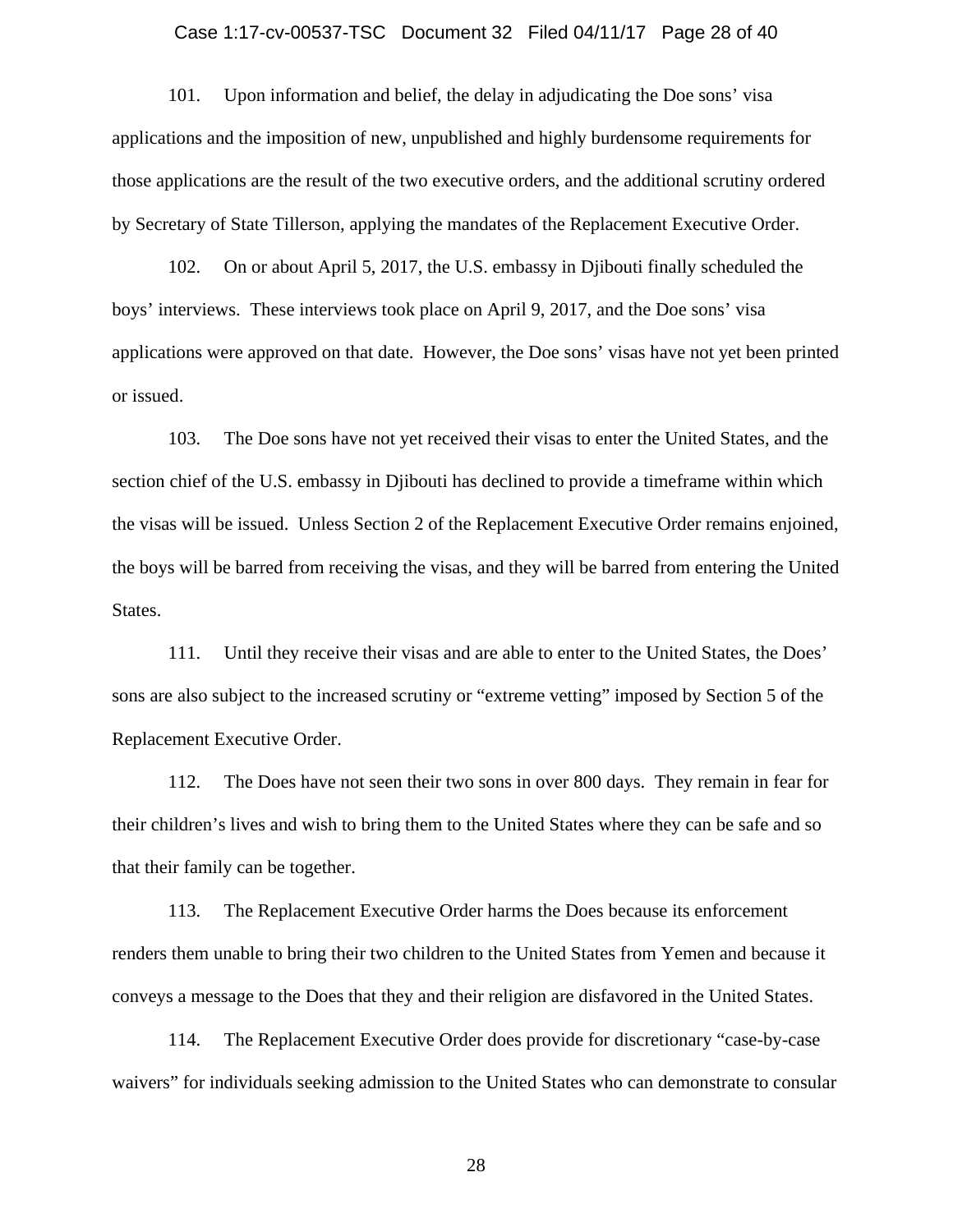#### Case 1:17-cv-00537-TSC Document 32 Filed 04/11/17 Page 29 of 40

or CBP officials that, *inter alia*, their admission would be "in the national interest." However, this waiver provision harms the Does because it imposes an additional hurdle for securing entry for their two children and reuniting their family. This additional hurdle forces the Does and their immigration attorney to provide additional information and representations to consular and CBP officials in excess of what other people seeking to enter the United States must provide.

115. The Does are also harmed by the Replacement Executive Order's implicit condemnation of Islam by its terms and in its effects. The Does' religion is important to them, and they are pained by President Trump's denouncements of the Islamic faith and of Muslims generally. The Does fear that they will face increased prejudice and hate as a result of the Replacement Executive Order.

116. Because the Does' sons are in danger of being killed in Yemen, and because the Does are already being harmed by the lengthy separation from their sons, the Does cannot wait for the 90-day suspension of entry by Yemeni nationals provided in the Replacement Executive Order to expire.<sup>45</sup> While the boys are now in Djibouti, they cannot afford to stay there indefinitely, and will need to return to Yemen if they do not soon receive visas allowing them to travel to the United States.

117. Although Sections 2 and 6 of the Replacement Executive Order are currently enjoined by the courts, Section 5 remains in effect. In addition, no permanent injunction has been issued even against Sections 2 and 6. The existing injunctions are only preliminary and, importantly, are currently pending on appeal. Should the existing injunctions be vacated or limited on appeal, the Does would face additional and immediate threats to their rights and, indeed, their children's safety.

 $\overline{\phantom{a}}$ 

<sup>45</sup> *See id.* § 2(c).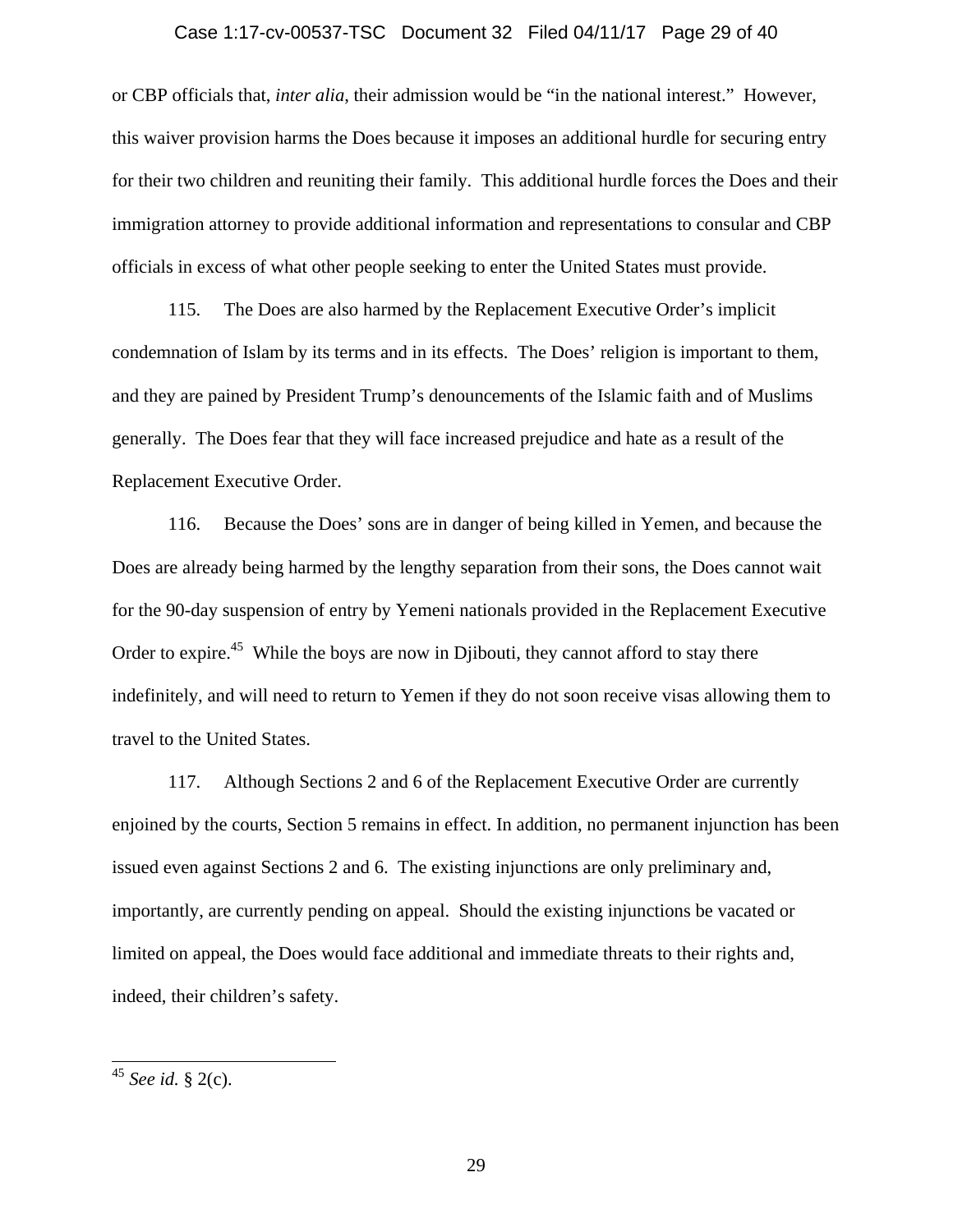## **CAUSES OF ACTION**

### **COUNT I (Violation of the Establishment Clause of the First Amendment) (All Plaintiffs Against All Defendants)**

126. Plaintiffs repeat and incorporate by reference each and every allegation contained in the preceding paragraphs as if fully set forth herein.

127. The Establishment Clause of the First Amendment to the Constitution prohibits the government from enacting policies that "differentiate[] among religions." *Hernandez v. C.I.R.*, 490 U.S. 680, 695 (1989) (citing *Larson v. Valente*, 456 U.S. 228 (1982)).

128. The Establishment Clause prohibits the government from endorsing or disapproving of a religion or certain religious beliefs. *Santa Fe Indep. Sch. Dist. v. Doe*, 530 U.S. 290, 308 (2000).

129. The Establishment Clause prohibits the government from taking actions that lack a preeminently secular purpose, that have the effect of advancing or inhibiting religion, or that result in excessive entanglement with religion. *Lemon v. Kurtzman*, 403 U.S. 602, 612-13 (1971).

130. The Replacement Executive Order and President Trump's own statements reveal that Sections 2, 4, 5 and 10 of the order seek to discriminate against Muslims. The President stated repeatedly that he would ban Muslims from immigrating to or entering the United States.

131. The Replacement Executive Order differentiates among religions because it singles out for unfavorable treatment countries that are almost entirely Muslim.

132. The Replacement Executive Order violates the *Lemon* test because its text, development and implementation show that the measure lacks a predominantly secular purpose and has the effect of disfavoring and penalizing Islam and Muslims. Notably, the President's and his surrogates' repeated statements show that the Executive Order's primary purpose is to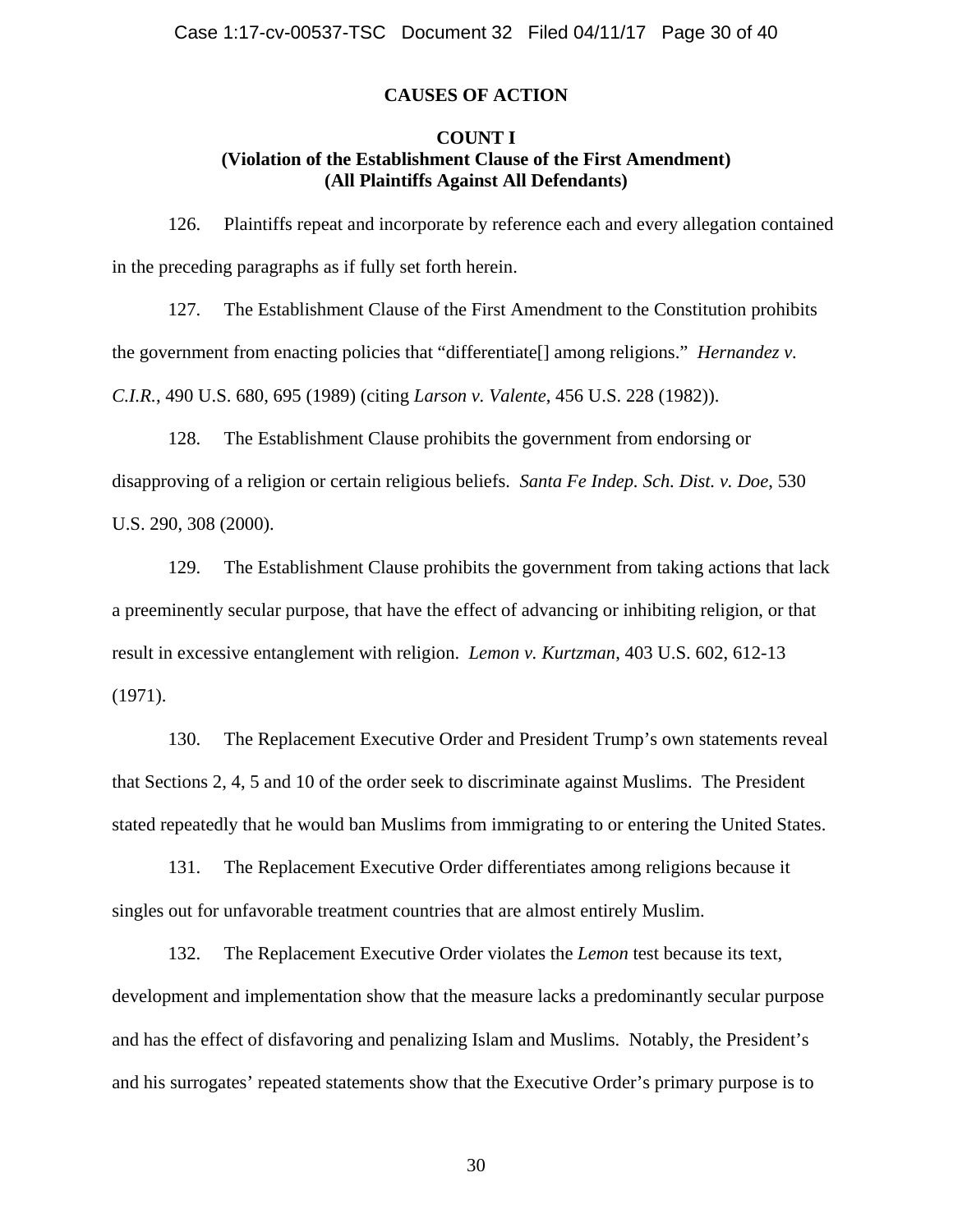#### Case 1:17-cv-00537-TSC Document 32 Filed 04/11/17 Page 31 of 40

exclude Muslims, and that its effect is to disapprove of Islam, Muslims, and their religious exercise.

133. The Replacement Executive Order and the Defendants' implementation and enforcement of it violate Plaintiffs' rights under the Establishment Clause of the First Amendment.

134. The Replacement Executive Order and the Defendants' implementation and enforcement of it have harmed Plaintiffs.

135. The Doe plaintiffs are harmed because they are unable to bring their two sons from Yemen to the United States and because their attempts to do so have been unduly and unjustly burdened and prolonged. UMAA is harmed because it is unable to arrange to bring speakers from Iran and Iraq to the United States to its national convention and other events. UMAA's members are harmed because they are unable to receive the teachings of their religion's scholars and clergy. UMAA's members are also harmed because many are separated from their family members. All Plaintiffs (including UMAA's members) are also injured because of the government's endorsement of hostility toward Islam that is reflected in the Replacement Executive Order. All Plaintiffs are also harmed by the waiver provision under Section 3(c) of the Replacement Executive Order because the provision creates an additional hurdle that was imposed with a discriminatory purpose and a discriminatory effect to disfavor Muslims.

136. Absent injunctive and declaratory relief, Plaintiffs will continue to suffer harm from the Replacement Executive Order and Defendants' implementation and enforcement of it.

137. Plaintiffs have no adequate remedy at law.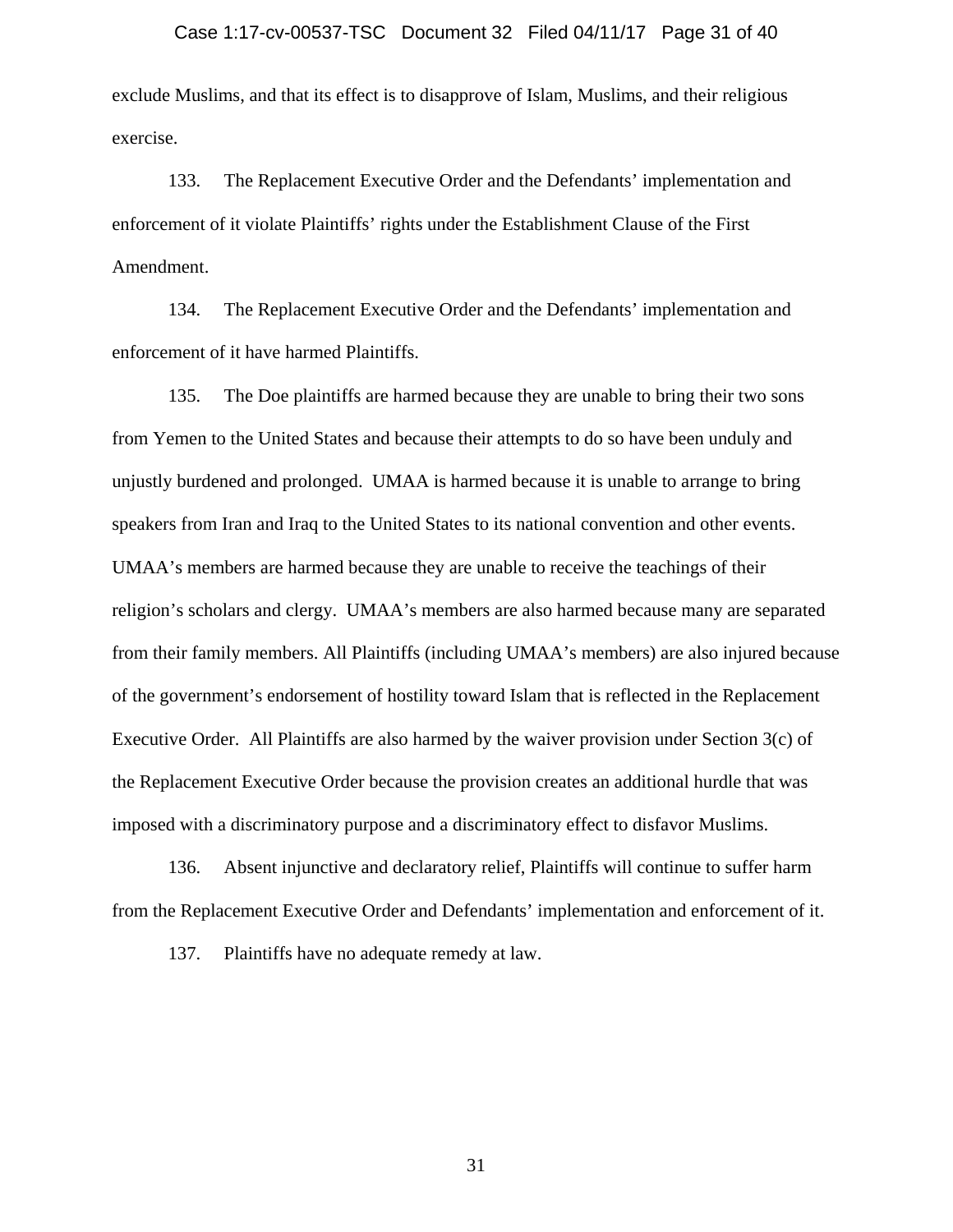## **COUNT II (Violation of the Right to Equal Protection Under the Fifth Amendment: Discrimination on the Basis of Religion) (All Plaintiffs Against All Defendants)**

138. Plaintiffs repeat and incorporate by reference each and every allegation contained in the preceding paragraphs as if fully set forth herein.

139. Plaintiffs are entitled to the protections of the Fifth Amendment.

140. In enacting and implementing the Replacement Executive Order, Defendants have

discriminated against Plaintiffs on the basis of their religion in violation of the Equal Protection

component of the Due Process Clause of the Fifth Amendment.

141. The Replacement Executive Order was substantially motivated by animus toward Muslims.

142. The Replacement Executive Order has a disparate impact on Muslims.

143. Defendants' numerous public calls for a ban on Muslim immigration demonstrate that the Replacement Executive Order is designed to have a virtually exclusive impact on Muslims.

144. Defendants' overt statements singling out Muslims for exclusion further reveal invidious discriminatory intent.

145. Statements by advisers to Defendant Trump demonstrate that Defendants intend the Replacement Executive Order to yield the same results as the First Executive Order, that is, to exclude categories of foreign nationals that are almost entirely composed of Muslims.

146. The Replacement Executive Order communicates anti-Muslim animus and singles out Muslims by its terms.

147. The Replacement Executive Order's targeting of certain countries on the basis of religion is not narrowly tailored to achieve a compelling governmental interest.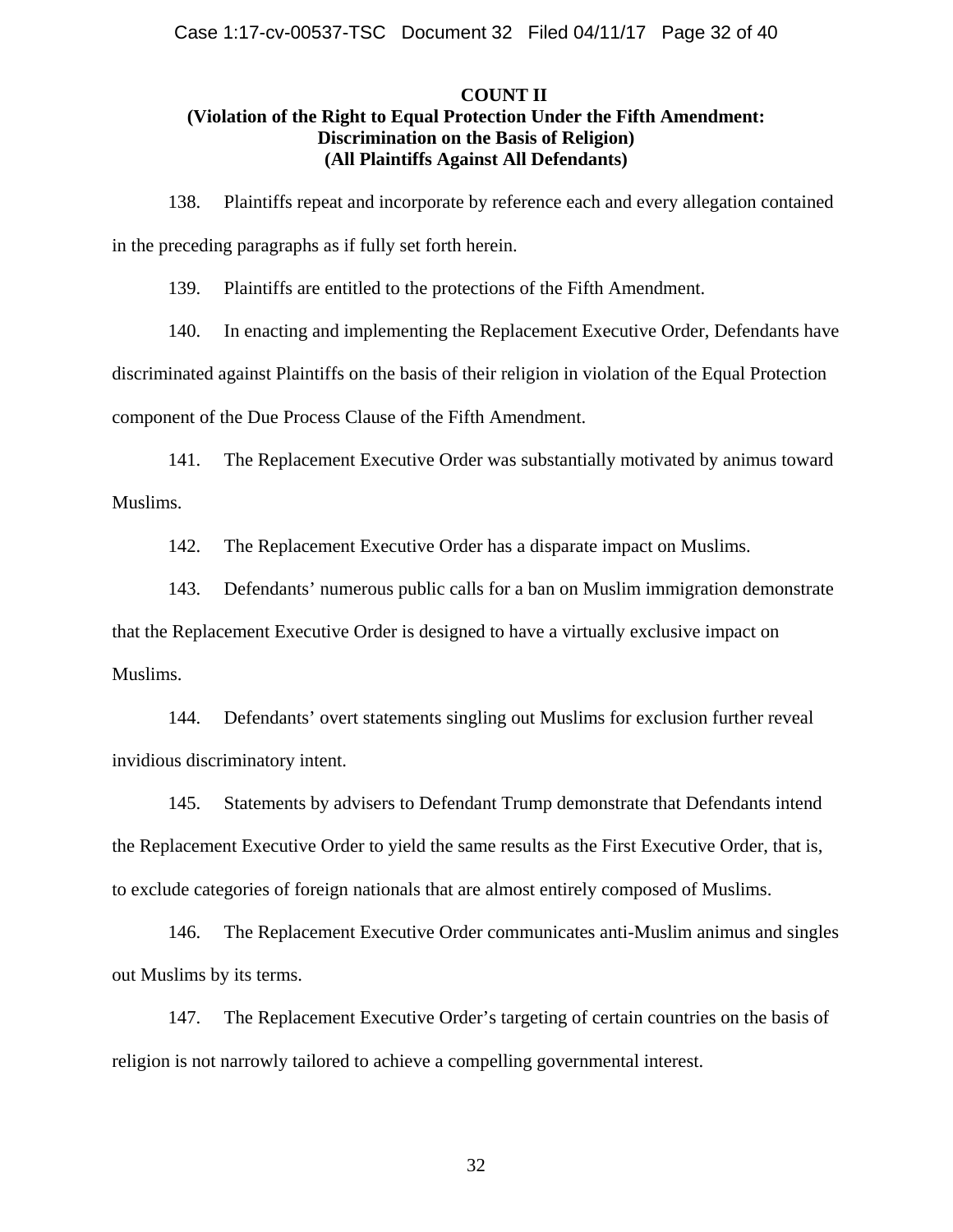#### Case 1:17-cv-00537-TSC Document 32 Filed 04/11/17 Page 33 of 40

148. The Replacement Executive Order is not rationally related to a legitimate

governmental interest.

149. The Replacement Executive Order was issued in bad faith and is not supported by

bona fide and facially legitimate reasoning.

150. Absent injunctive and declaratory relief, Plaintiffs will continue to suffer harm

from the Replacement Executive Order and Defendants' implementation and enforcement of it.

151. Plaintiffs have no adequate remedy at law.

# **COUNT III (Violation of the Right to Equal Protection Under the Fifth Amendment: Discrimination on the Basis of National Origin) (All Plaintiffs Against All Defendants)**

152. Plaintiffs repeat and incorporate by reference each and every allegation contained in the preceding paragraphs as if fully set forth here.

153. Plaintiffs are entitled to the protections of the Fifth Amendment.

154. Defendants' enactment, implementation, and threatened enforcement of the

Replacement Executive Order discriminate against Plaintiffs on the basis of their national origin,

in violation of the right to equal protection under the Due Process Clause of the Fifth

Amendment.

155. The Replacement Executive Order singles out nationals of specific countries for

exclusion from the United States, regardless of their individual circumstances.

156. The Replacement Executive Order's discrimination on the basis of national origin is not narrowly tailored to achieve a compelling governmental interest.

157. The Replacement Executive Order's discrimination on the basis of national origin is not rationally related to a legitimate governmental interest.

158. The Replacement Executive Order was issued in bad faith and is not supported by bona fide and facially legitimate reasoning.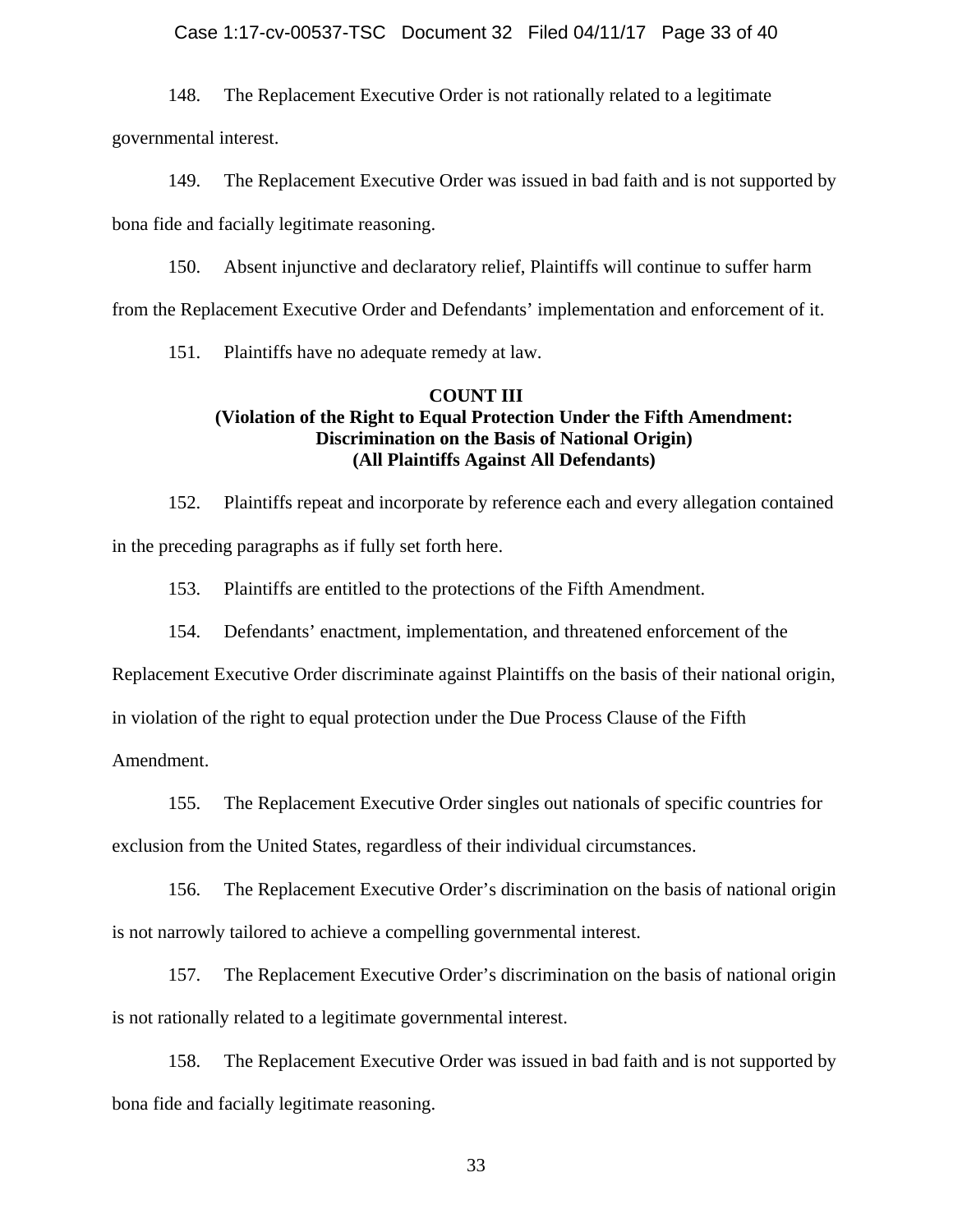#### Case 1:17-cv-00537-TSC Document 32 Filed 04/11/17 Page 34 of 40

159. Absent injunctive and declaratory relief, the Plaintiffs will continue to suffer harm from the Replacement Executive Order and from the Defendants' implementation and enforcement of it.

160. Plaintiffs have no adequate remedy at law.

## **COUNT IV (Violation of the First Amendment: Right to Receive Information and Ideas) (Plaintiff UMAA Against All Defendants)**

161. Plaintiffs repeat and incorporate by reference each and every allegation contained in the preceding paragraphs as if fully set forth herein.

162. The Free Speech Clause of the First Amendment to the United States Constitution protects not only the right to engage in speech, but also the "right to receive information and ideas." *Stanley v. Georgia*, 394 U.S. 557, 564 (1969).

163. The Replacement Executive Order and Defendants' implementation of it violate the right of Plaintiff UMAA and its members to receive information and ideas under the First Amendment to the United States Constitution.

164. The Replacement Executive Order is not narrowly tailored to achieve a substantial governmental interest.

165. The Replacement Executive Order was issued in bad faith and is not supported by bona fide and facially legitimate reasoning.

166. Absent injunctive and declaratory relief, Plaintiff UMAA will continue to suffer harm from the Replacement Executive Order and from the Defendants' implementation and enforcement of it.

167. Plaintiff UMAA has no adequate remedy at law.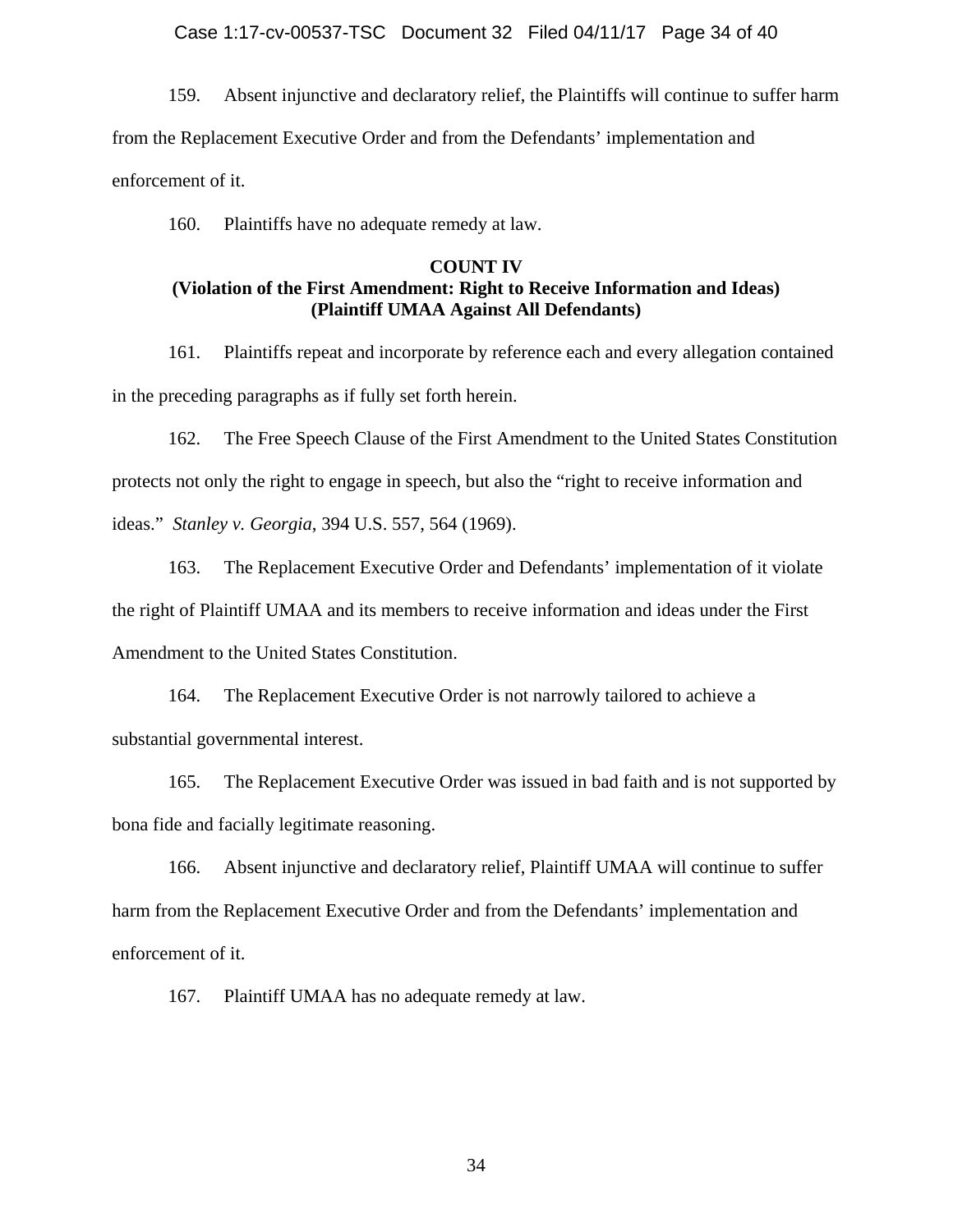Case 1:17-cv-00537-TSC Document 32 Filed 04/11/17 Page 35 of 40

#### **COUNT V**

# **(Violation of the Immigration and Nationality Act and Administrative Procedure Act) (Plaintiff UMAA Against All Defendants)**

168. Plaintiffs repeat and incorporate by reference each and every allegation contained in the preceding paragraphs as if fully set forth herein.

169. The Immigration and Nationality Act, 8 U.S.C. § 1152(a)(1)(A), prohibits discrimination in the issuance of immigrant visas on the basis of race, nationality, place of birth, or place of residence.

170. In implementing the Replacement Executive Order, Defendants have acted contrary to § 8 U.S.C. 1152(a)(1)(A) by discriminating on the basis of national origin in the issuance of immigrant visas.

171. Defendants' violations of the Immigration and Nationality Act have harmed Plaintiff UMAA and its members. Many of UMAA's members have pending or approved petitions for their family members to obtain immigrant visas to travel to the United States. The Replacement Executive Order prevents these individuals from being able to bring their family members to live in the United States.

172. The Replacement Executive Order has divided the families of UMAA's members, undermining UMAA's mission, which includes promoting the welfare of the Shi'a community in the United States and dispelling misgivings about Muslims and Islam.

173. The actions of Defendants, as set forth above, are arbitrary, capricious, an abuse of discretion, or otherwise not in accordance with law; contrary to constitutional right, power, privilege, or immunity; in excess of statutory jurisdiction, authority, or limitations, or short of statutory right; and without observance of procedure required by law, in violation of the Administrative Procedure Act, 5 U.S.C. §§ 706(2)(A)-(D).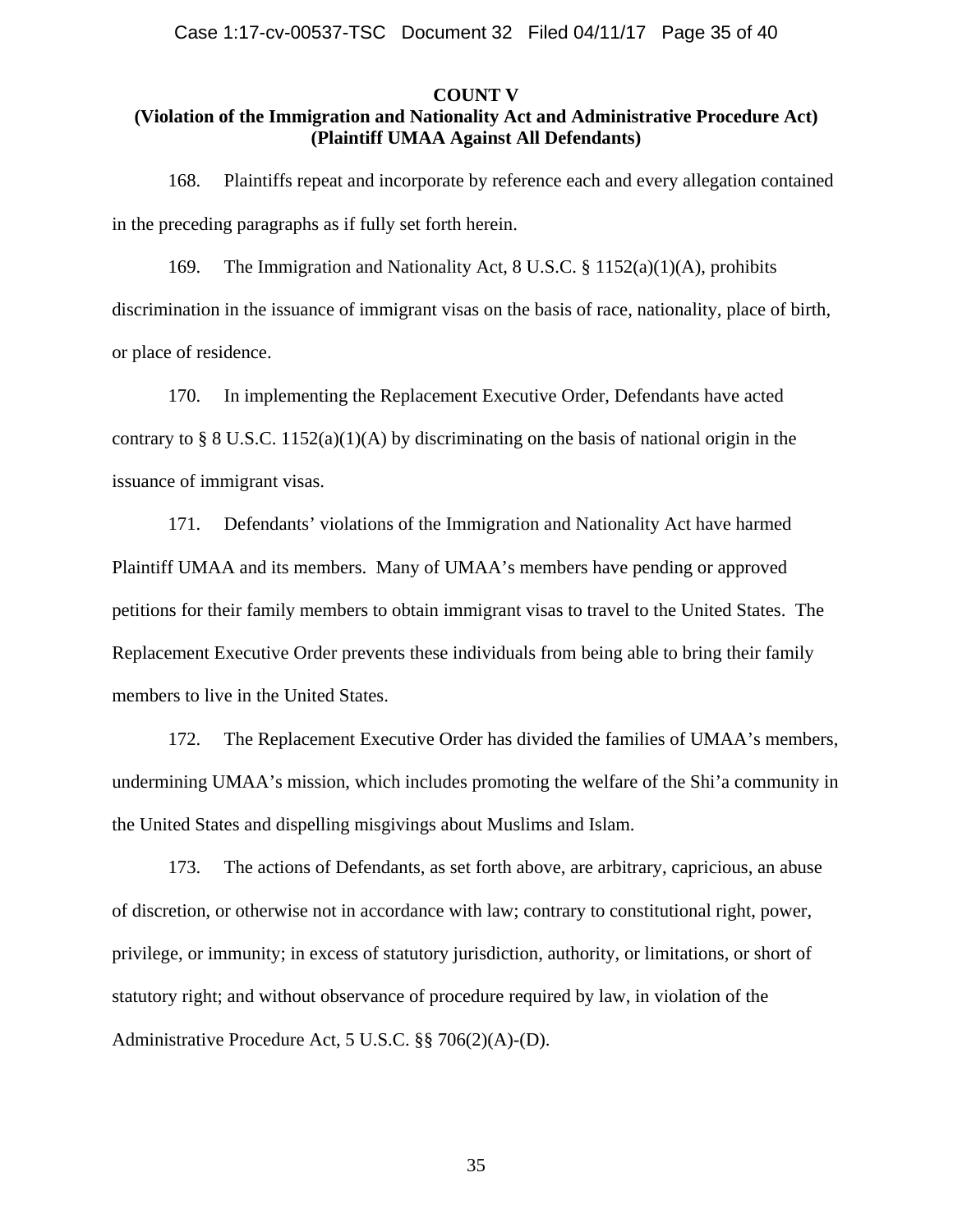#### Case 1:17-cv-00537-TSC Document 32 Filed 04/11/17 Page 36 of 40

174. Plaintiff has no adequate or available administrative remedy; in the alternative, any effort to obtain an administrative remedy would be futile.

175. This Court accordingly should declare that Defendants' Replacement Executive Order and the implementation of the order violates the APA and INA.

176. Absent injunctive and declaratory relief, Plaintiff UMAA will continue to suffer harm from the Replacement Executive Order and from the Defendants' implementation and enforcement of it.

177. Plaintiff has no adequate remedy at law.

### **PRAYER FOR RELIEF**

WHEREFORE, all Plaintiffs seek an order and judgment to:

178. Declare that Sections 2, 4, and 5 of the Replacement Executive Order, on their face or as applied, violate the Constitution and laws of the United States;

179. Enter a nationwide injunction enjoining Defendants from:

a. Enforcing Sections 2, 4, and 5 of the Replacement Executive Order,

including at any United States embassy, consulate, border, or point of entry;

b. Applying Sections 2, 4, and 5 of the Replacement Executive Order to

deny, revoke, restrict, cancel, or delay issuance of any immigrant or nonimmigrant visa;

c. Applying Sections 2, 4, and 5 of the Replacement Executive Order to deny or suspend entry or admission to any person;

d. Applying Sections 2, 4, and 5 of the Replacement Executive Order to prohibit any person from applying for or receiving any benefit under the Immigration and Nationality Act;

e. Denying any person subject to the Replacement Executive Order access to legal counsel of his or her choice;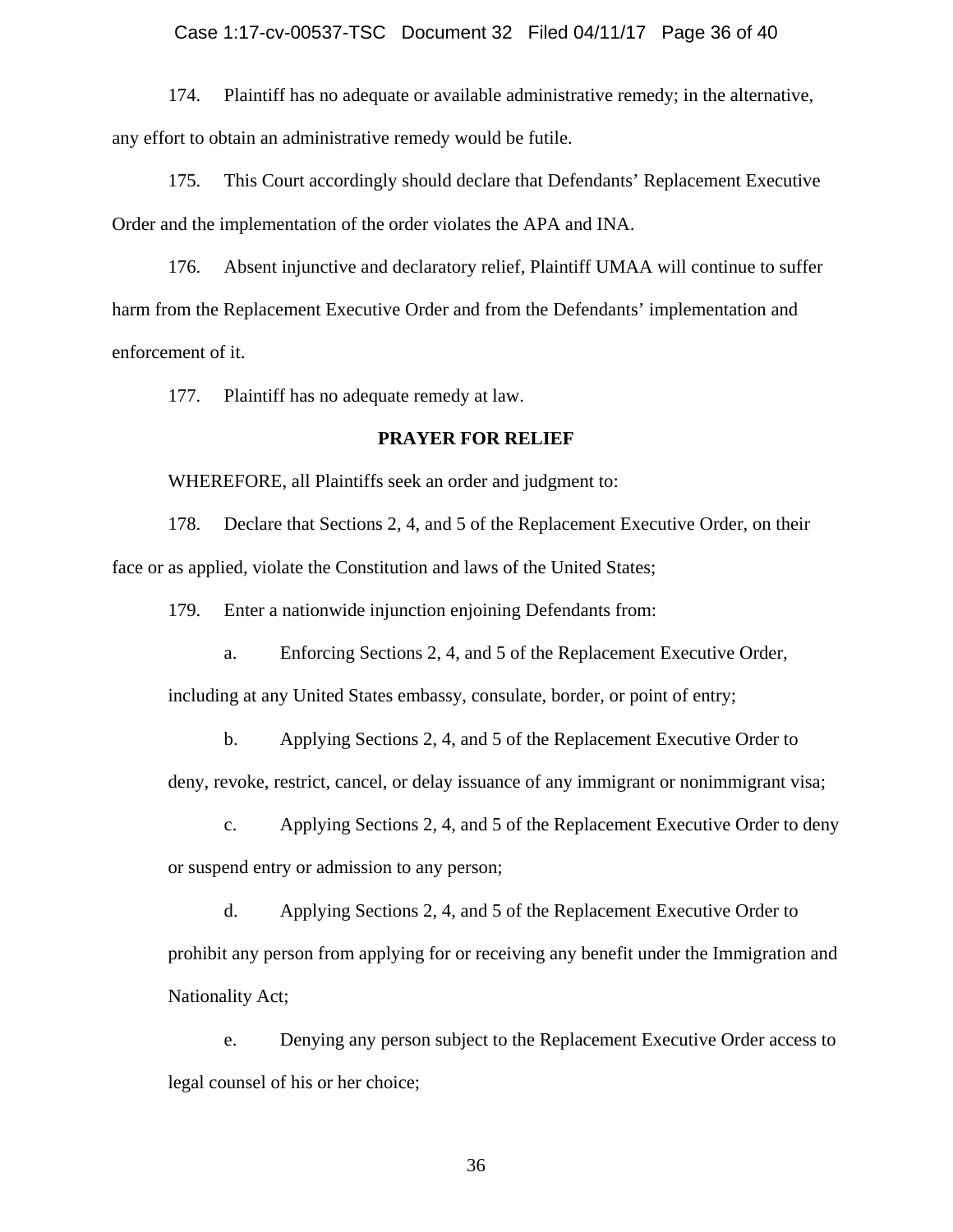f. Applying Sections 2, 4, and 5 of the Replacement Executive Order to instruct any airline or other common carrier to deny passage to any person;

g. Imposing or threatening to impose any financial penalty on any airline or other common carrier for allowing passage to any person covered by Sections 2, 4 and 5 of the Replacement Executive Order;

180. Order Defendants promptly to provide written guidance to employees, contractors, and agents of DHS, the State Department, U.S. Customs and Border Protection and all other United States government officials and entities necessary to ensure full and timely compliance with all terms of the order to be entered by the Court;

181. Require Defendants promptly to rescind any guidance, directive, memorandum, or statement interpreting or applying the Replacement Executive Order that conflicts with any term of the order to be entered by the Court;

182. Require Defendants promptly to post a copy of the written guidance required under paragraph 180 on government websites, including state.gov;

183. Require Defendants promptly to update all relevant public guidance, documentation, and FAQs to reflect the terms of the order to be entered by the Court;

184. Require Defendants to instruct the consular officials handling the visa applications of the Doe children to print and issue the Doe sons' visas and travel documents within 10 days of the Court's Order;

185. Require Defendants to instruct the relevant officials from the State Department and Department of Homeland Security not to deny visas or entry to the Doe children into the United States for any reason directed by or arising from the Replacement Executive Order or guidance implementing it.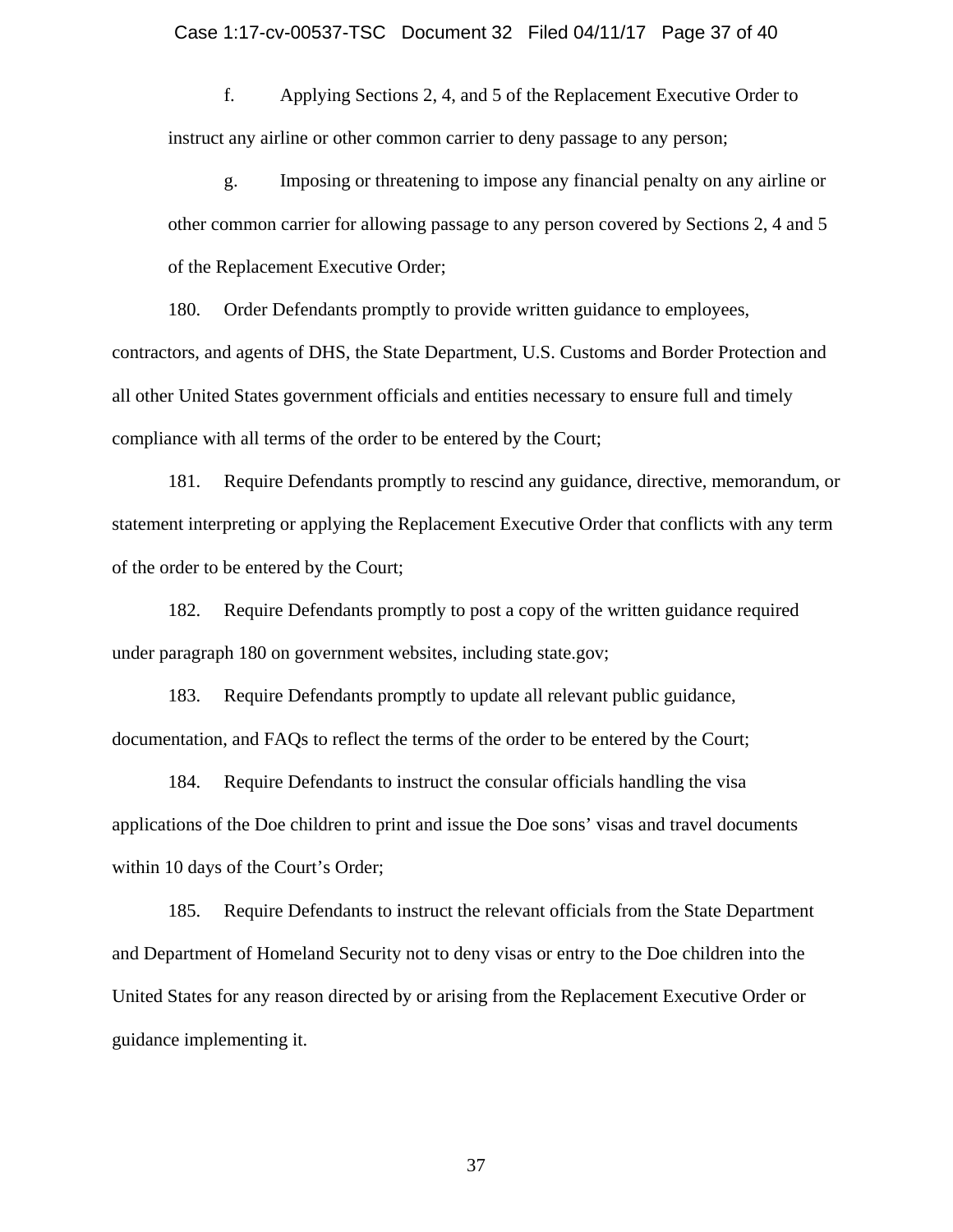#### Case 1:17-cv-00537-TSC Document 32 Filed 04/11/17 Page 38 of 40

186. Require Defendants to process without undue delay visa applications submitted by nationals of Iran, Sudan, Somalia, Yemen, Syria, Libya, and Iraq.

187. Require Defendants to file with the Court, on the tenth day of each month following the entry of the Court's order, a signed and verified declaration stating:

a. The number of United States visas granted during the previous month to nationals of each of the following countries: Iran, Sudan, Somalia, Yemen, Syria, Libya, and Iraq;

b. The number of United States visa applications denied during the previous month to nationals of each of the following countries: Iran, Sudan, Somalia, Yemen, Syria, Libya, and Iraq;

c. For each denied visa application under the above subparagraph (b), the identifying information or numbers for the application for the Court's reference;

d. For each denied visa application under the above subparagraph (b), a detailed explanation of the reason or reasons why the application was denied. The explanation under this subsection must state the facts, authorities, and reasoning relevant to the Defendants' decision to deny the application.

188. Require Defendants to pay reasonable attorneys' fees and costs pursuant to 42 U.S.C. § 1988;

189. Any other relief that the Court deems necessary or just to cure the violations specified in this Complaint or that justice may otherwise require.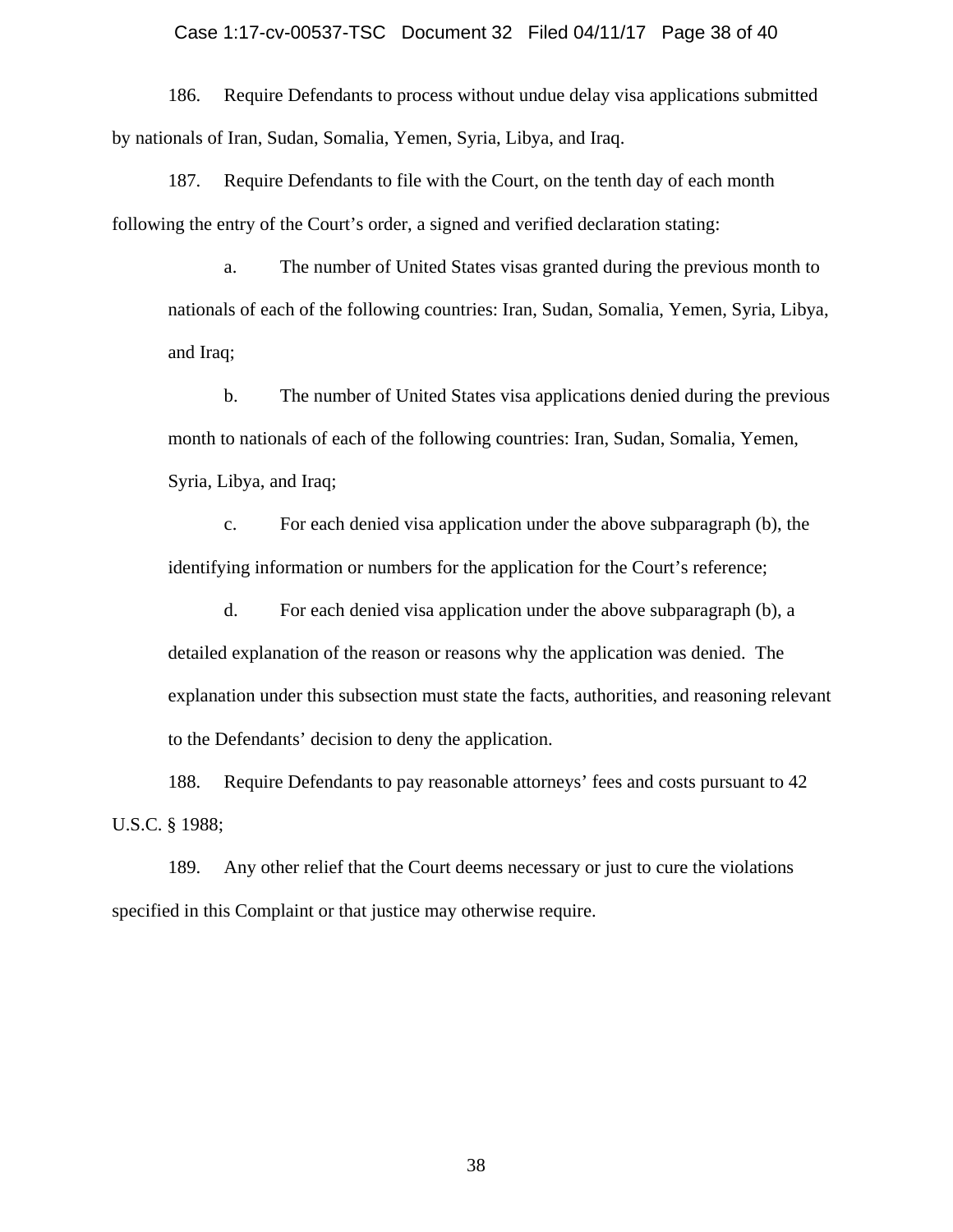## DATED: April 10, 2017.

Johnathan Smith (*application for admission pending*) Aziz Huq (*pro hac vice application pending*) MUSLIM ADVOCATES P.O. Box 71080 Oakland, CA 94612 Telephone: (415) 692-1484 Johnathan@muslimadvocates.org Aziz.huq@gmail.com

Richard B. Katskee (D.C. Bar # 474250) Bradley Girard (D.C. Bar # 1033743) AMERICANS UNITED FOR SEPARATION OF CHURCH AND **STATE** 1310 L Street NW, Suite 200 Washington, DC 20005 Telephone: (202) 466-3234 Facsimile: (202) 466-3353 Katskee@au.org Girard@au.org

Gillian B. Gillers (*pro hac vice application pending*) Kristi L. Graunke (*pro hac vice application pending*) Naomi R Tsu (*pro hac vice application pending*) SOUTHERN POVERTY LAW **CENTER** 1989 College Avenue NE Atlanta, GA 30317 Telephone: (404) 521-6700 Facsimile: (404) 221-5857 gillian.gillers@splcenter.org kristi.graunke@splcenter.org naomi.tsu@splcenter.org

/s/ David J. Weiner

 David J. Weiner (D.C. Bar # 499806) Charles A. Blanchard (D.C. Bar # 1022256) Amanda J. Sherwood (D.C. Bar # 1021108) ARNOLD & PORTER KAYE SCHOLER LLP 601 Massachusetts Avenue NW Washington, DC 20001 Telephone: (202) 942-5000 Facsimile: (202) 942-5999 David.weiner@apks.com Charles.blanchard@apks.com Amanda.johnson@apks.com

Emily Newhouse Dillingham (*pro hac vice application pending*) ARNOLD & PORTER KAYE SCHOLER LLP 70 West Madison Street Chicago, IL 60602 Telephone: (312) 583-2300 Facsimile: (312) 583-2360 Emily.dillingham@apks.com

Andrew D. Bergman (*pro hac vice application pending*) ARNOLD & PORTER KAYE SCHOLER LLP 700 Louisiana Street, Suite 1600 Houston, TX 77002 Telephone: (713) 576-2400 Facsimile: (713) 576-2499 Andrew.bergman@apks.com

Kimberly Gelfand (*pro hac vice application pending*) ARNOLD & PORTER KAYE SCHOLER LLP 250 West 55th Street New York, NY 10019 Telephone: (212) 836-8000 Facsimile: (212) 836-8689 Kimberly.gelfand@apks.com